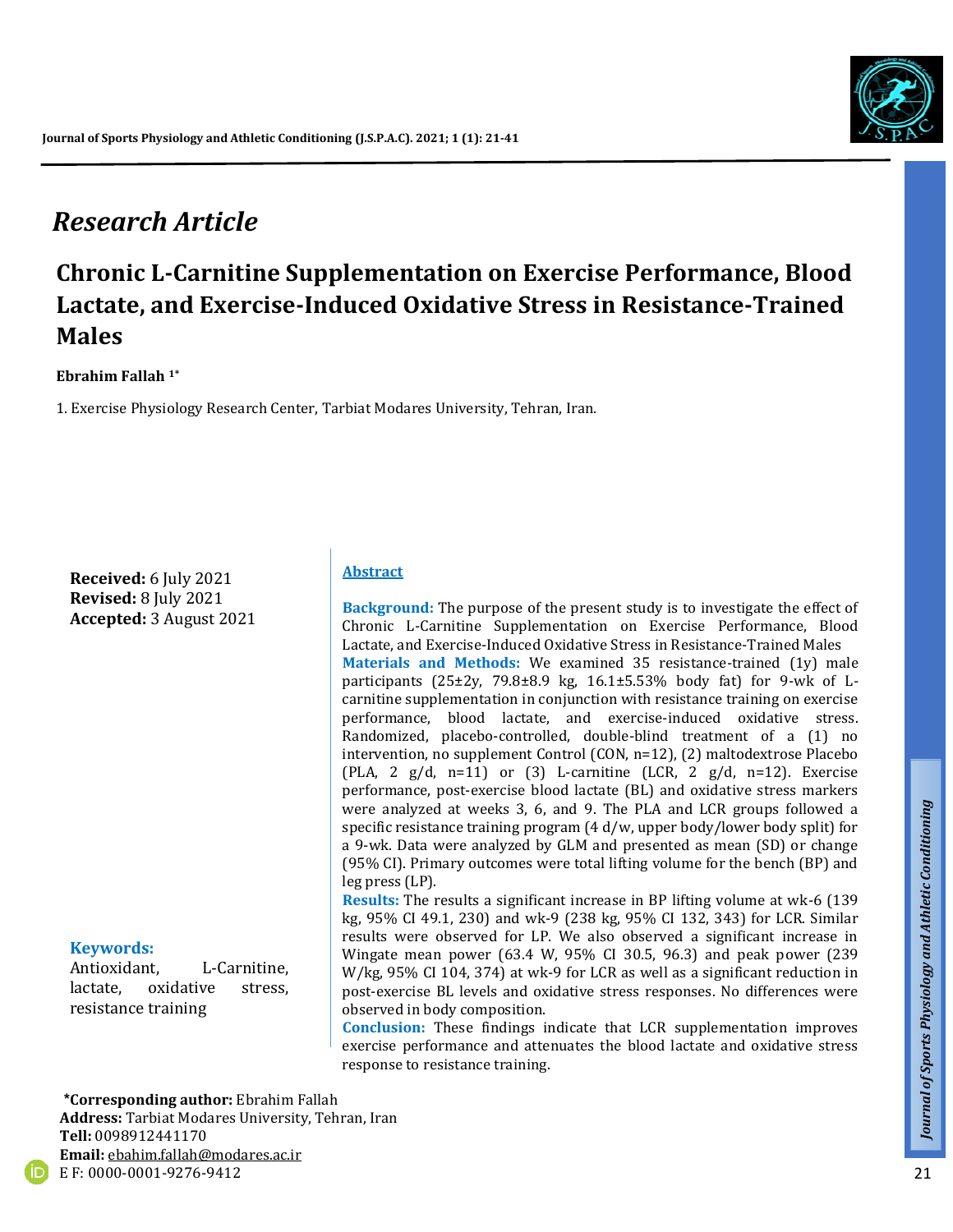## **1. Introduction**

L-carnitine (β-hydroxy-c trimethyl amino butyrate) (LCR) is an endogenous compound synthesized in mammals from essential amino acids lysine and methionine with wellestablished functions in intermediary metabolism (1). Skeletal muscles are known as the primary source of carnitine in the body and possess at least 50 to 200 times higher carnitine concentrations than in blood plasma, where the average concentrations are between 41 (females) and 50 (males)  $\mu M/L$  (1). Carnitine has two major metabolic roles in the skeletal muscle. First, it serves as a substrate for the enzyme carnitine palmitoyl transferase 1. Second, during intense exercise, the synthesis of acetyl carnitine is necessary for the preservation of a feasible pool of free coenzyme A (CoA), by that means enabling pyruvate dehydrogenase complex (PDC) and tricarboxylic acid cycle to continue (2).

The enhancement of PDC flux during strenuous exercise would be expected to reduce lactic acid formation which could be considered to have a positive impact on exercise performance by lowering muscle acidosis (3). It is generally accepted that the accumulation of hydrogen ions caused by dissociation of lactic acid is a major limiting factor during high intensity exercise. LCR has shown to decrease lactic acid production and the resulting accumulation of hydrogen ions during and after high-intensity exercise (4, 5) and plays an important role in the transportation of long chain fatty acids across the mitochondrial membrane and the buffering of acetyl-CoA (6). It is believed that this buffering mechanism, which decreases the acetyl-CoA/CoA ratio, may also reduce lactic acid production by maintaining the catalytic activity of the PDC. This allows for increased pyruvate oxidation (7).

As a potential anti-inflammatory compound, chronic LCR supplementation has been shown to significantly reduce the levels of inflammation markers such as C-reactive protein, interleukin-6 (IL-6), and tumor necrosis factor-α (TNF- α) (8). In addition, it has been found that the levels of inflammation markers are negatively correlated with the levels of LCR and antioxidant enzymes activities (8). An immune function is temporarily depressed by a single bout of exercise as well as highly associated with an increased incidence of infection in the weeks following strenuous exercise (9). Similarly, plasma levels of cytokines such as interleukin-1β (IL-1β), TNF-α, and IL-6 are increased during and following intense prolonged exercise (10). In particular, resistance exercise/training disrupts the balance between free radical production and the body antioxidant defense system resulting in a condition named an exercise-induced immune dysfunction (11). Gleeson et al. (12) reported that both acute aerobic exercise and chronic resistance training resulted in a decreased monocyte cell-surface expression of Toll-like receptors, a characteristics of the detection and recognition of microbial pathogens.

As a potent antioxidant, LCR is suggested to have protective effects on damaged tissues caused by exercise and diseases. Lee et al. (8) revealed that LCR supplementation reduced the levels of inflammation markers such as CRP, IL-6, and TNF-  $\alpha$  from baseline in coronary artery disease patients. In young soccer players, 3 g of acute LCR supplementation increased an antioxidant glutathione and nitrate-nitrite levels after exhaustive exercise (13).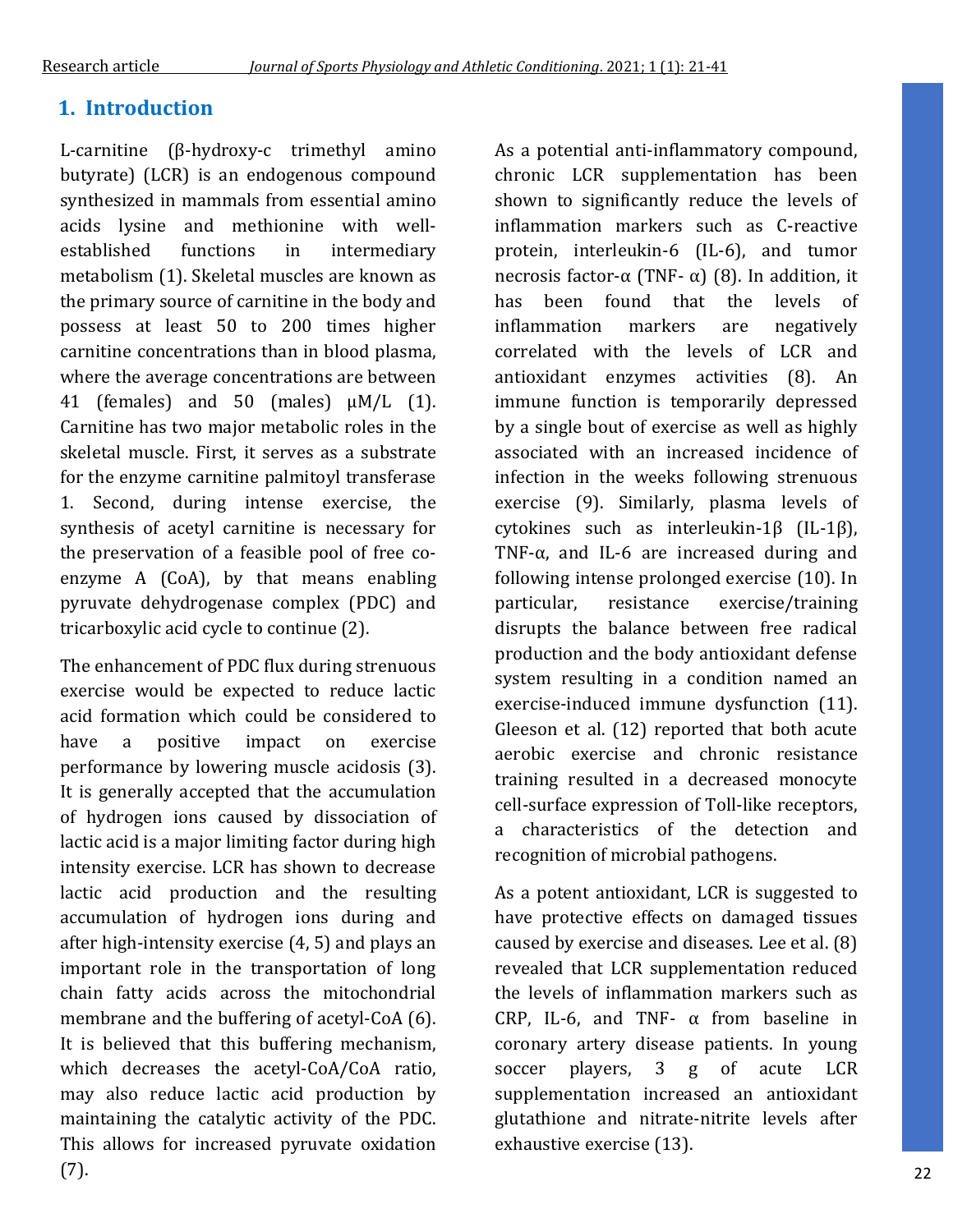Synergistic LCR supplementations with dietary choline and carnitine for a 21-d period has shown to lower lipid peroxidation and promote conservation of retinol and α-tocopherol in healthy women before and after mild exercise (14). Furthermore, 2 g/d of L-carnitine Ltartrate (LCLT) supplementation for 3-wk attenuated exercise-induced plasma markers of purine catabolism and circulating cytosolic proteins (15). Interestingly, magnetic resonance image scans in this study indicated that muscle disruption was only 41-45% of the placebo area. In another study regarding LCLT, results supported that the LCLT supplementation helped mediate quicker recovery for hypoxic exercise (16). Broad et al. (17) found that 2 g/day of LCLT supplementation for 2-wk suppressed the plasma ammonia response, an indicator of the metabolic stress, to exercise in non-vegetarian active men. Additionally, it was found that LCLT supplementation reduced muscle oxygenation responses to resistance training as well as attenuated plasma malondialdehyde (MDA), a marker of membrane damage (18). The purpose of this study was to investigate the chronic (9-wk) effect of dietary LCR supplementation on exercise performance, BL levels, and exercise-induced oxidative stress in resistance-trained athletes. The primary outcome for the study is total lifting volume for the bench and leg press. Secondary outcomes include Wingate testing indices associated with anaerobic exercise performance and postexercise BL and oxidative response. We hypothesize that 9-wk of LCR supplementation will improve indices of exercise performance accompanied by reductions in post exercise metabolic responses to exercise.

### PARTICIPANTS

Figure1 presents a CONSORT diagram of enrolment to the study. Thirty-five male

### **2. Materials and Methods**

participants (age =  $25 \pm 2$  y; stature =  $171 \pm 6$ cm; body mass =  $79.8 \pm 8.9$  kg; percent body fat =  $16.1 \pm 5.53\%$ ; CON n = 12, PLA n = 11, LCR n = 12) volunteered from Tarbiat Modares University and local surrounding community to participate in this 9-wk study. Inclusion criteria stipulated that all participants to be in good health; age between 18-40; body fat percentage of 10-25% inclusive; and to have at least one-year immediate prior history of regular resistance training including bench press and leg press/squat to be randomized to either PLA or LCR group. To be included in the CON group, participants had to be physically active but not being involved in any type of regular exercise training. Volunteers were excluded from the study if they were current smokers or nutritional supplement users; if they had any metabolic disorders; history of pulmonary disease; hypertension; hypotension; liver or kidney disease; musculoskeletal or neuromuscular disease; neurological disease; autoimmune disease; any cancers; and orthopedic problems that might affect their ability to perform resistance training. Physical activity levels were determined using standardized questionnaires adapted from Stanford usual activity questionnaire, Baecke physical activity questionnaire, Kent State University, and Eastern Michigan University, at baseline and weeks 3, 6, and 9. All participants completed a drug and nutritional-supplement use questionnaire to determine eligibility. In the familiarization session, testing procedures and potential risks and benefits associated with the study were verbally explained in detail. Participants were then provided a written informed consent prior to participation in accordance with the guidelines established by the Institutional Review Board at Tarbiat Modares University.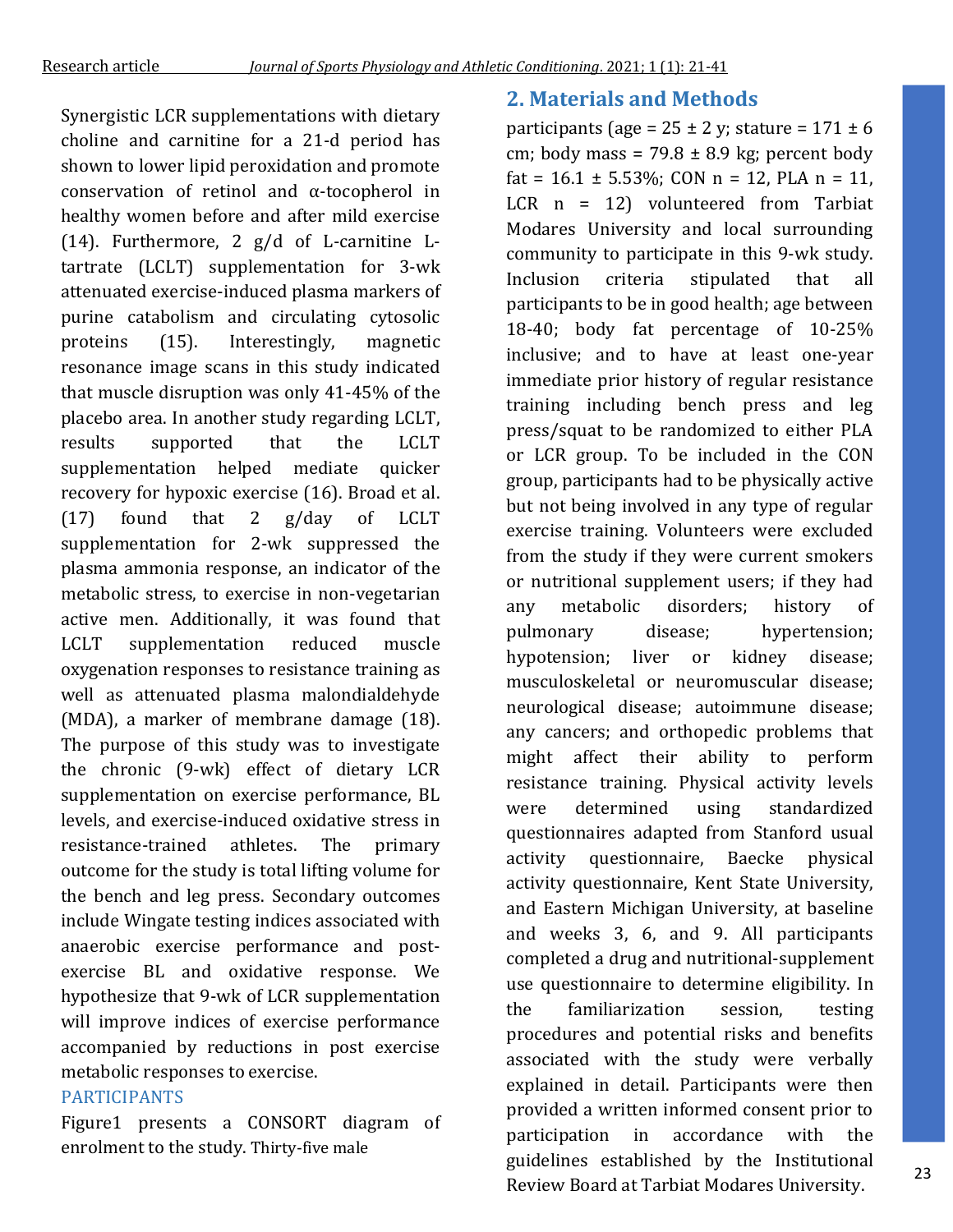### EXPERIMENTAL DESIGN

The current report represents a study examining chronic supplementation of LCR. This study involved a randomized, placebo-controlled, double-blind design. The study was conducted in exercise physiology laboratory at Tarbiat Modares University. Participants were matched into either PLA or LCR group based on body mass, age, and strength training experience. During familiarization session and following informed consent, a research nutritionist and a professional strength and conditioning specialist

met with each participant and explained in detail the strength training regimen as well as nutritional and supplement requirements for the study period.

### TESTING SESSIONS

Figure 2 shows the timeline of tests performed. The study included testing at baseline and weeks 3, 6, and 9, at which blood samples were obtained and body composition, exercise performance tests, and a series of BL tests were performed. Participants were instructed to refrain from exercise for 48 hrs and be fasted for at least 12 hrs prior to each testing session.



**Figure 1. Figure 1. CONSORT Diagram.**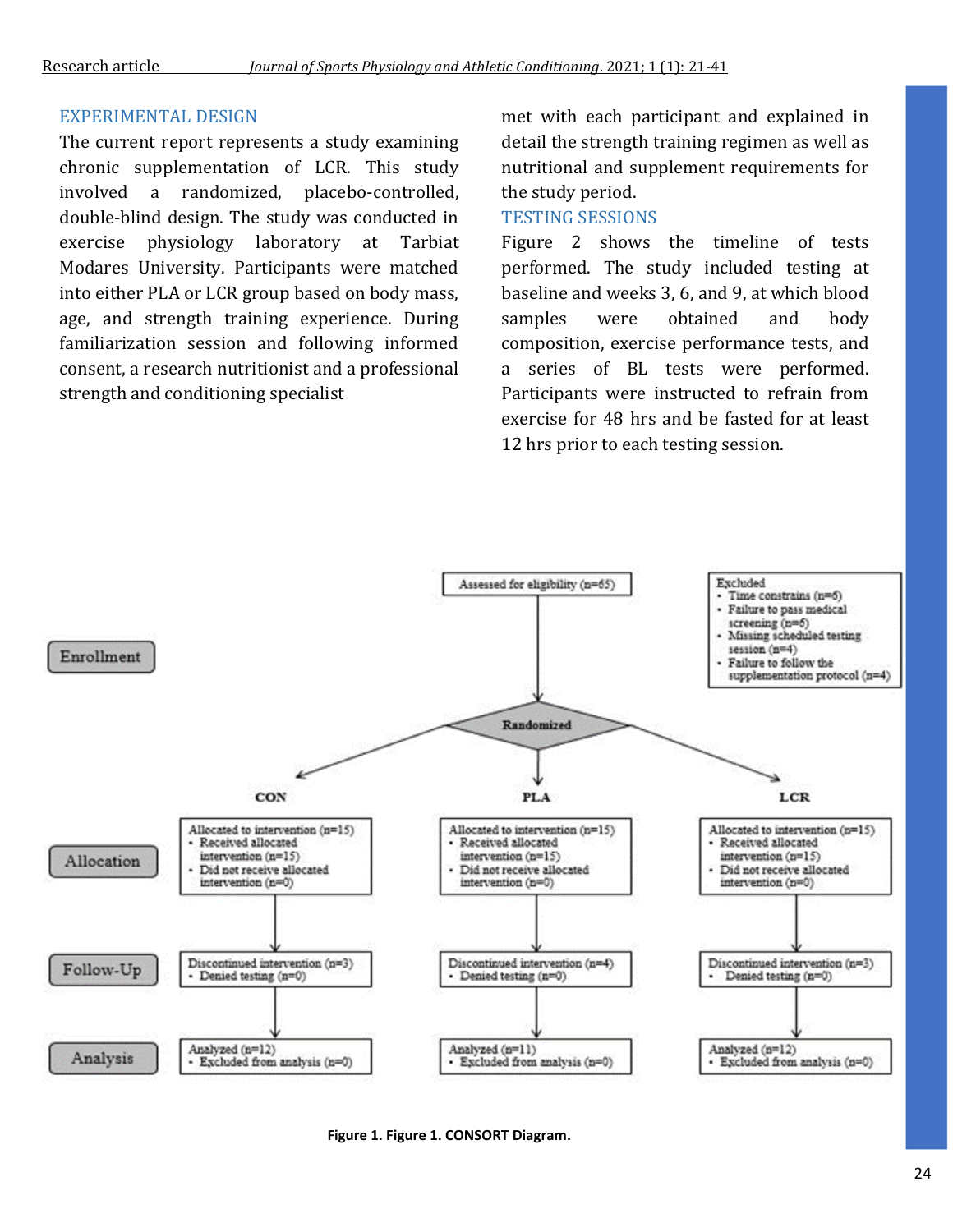

**Figure 1.** Study Timeline.

#### STRENGTH ASSESSMENT

In the familiarization session, we assessed the upper and lower body muscular strength using an isotonic bench press and leg press (Pullum Power Sports, Luton, United Kingdom) to determine their one repetition maximum (1RM). The maximal upper and lower body strength was determined following a standard warm-up including 10 repetitions using 50% of participants' estimated 1RM, 5 repetitions using 70% of their estimated 1RM, and 1 repetition using 90% of their estimated 1RM. Participants continued adding weight until their 1RM's were determined. Verbal encouragement was provided during the test to ensure maximal effort. In testing sessions, participants initially performed a general warm-up of  $\sim$  5 min of light activity involving all muscles to be tested. Next, using 1RM that was determined at the familiarization session, participants performed three sets of bench and leg press test. For the first and second sets, participants performed 10 repetitions at 70% of 1RM on the bench press and leg press interspersed by 2 min of rest between sets and 5 min recovery between each exercise testing modality. During the third set, participants were asked to complete as many repetitions as possible. Total lifting volume was calculated by multiplying the amount of weight lifted times the number of successful repetitions completed.

Test-retest reliability of performing upper and lower body strength assessments on participants in our laboratory on resistance-trained participants show low day-to-day mean coefficients of variation and high reliability for the bench press (5.2%, intraclass,  $r = 0.98$ ) and leg press  $(7.4\%$ , intraclass,  $r = 0.97$ ).

### ANAEROBIC CAPACITY ASSESSMENT

Participants performed a Wingate anaerobic capacity test on a computerized Lode Sport Cycle Ergometer (Lode BV, Groningen, The Netherlands) equipped with toe clips at a standardized torque factor 0.7. The torque factor setting was set based on the manufacturer's guidelines relative to the population being tested. The seat position, seat height, handlebar position, and handlebar height were determined during familiarization sessions and repeated for all testing sessions. Participants were instructed to begin sprinting 10 sec prior to application of the workload and continue at an all-out maximal capacity for 30 sec Wingate test. Test-retest reliability of performing Wingate anaerobic capacity test on participants in our laboratory has yielded low day-to-day mean coefficients of variation and high reliability for absolute peak power (9.3%, intraclass,  $r = 0.95$ ) and mean power (7.6%, intraclass,  $r = 0.94$ ).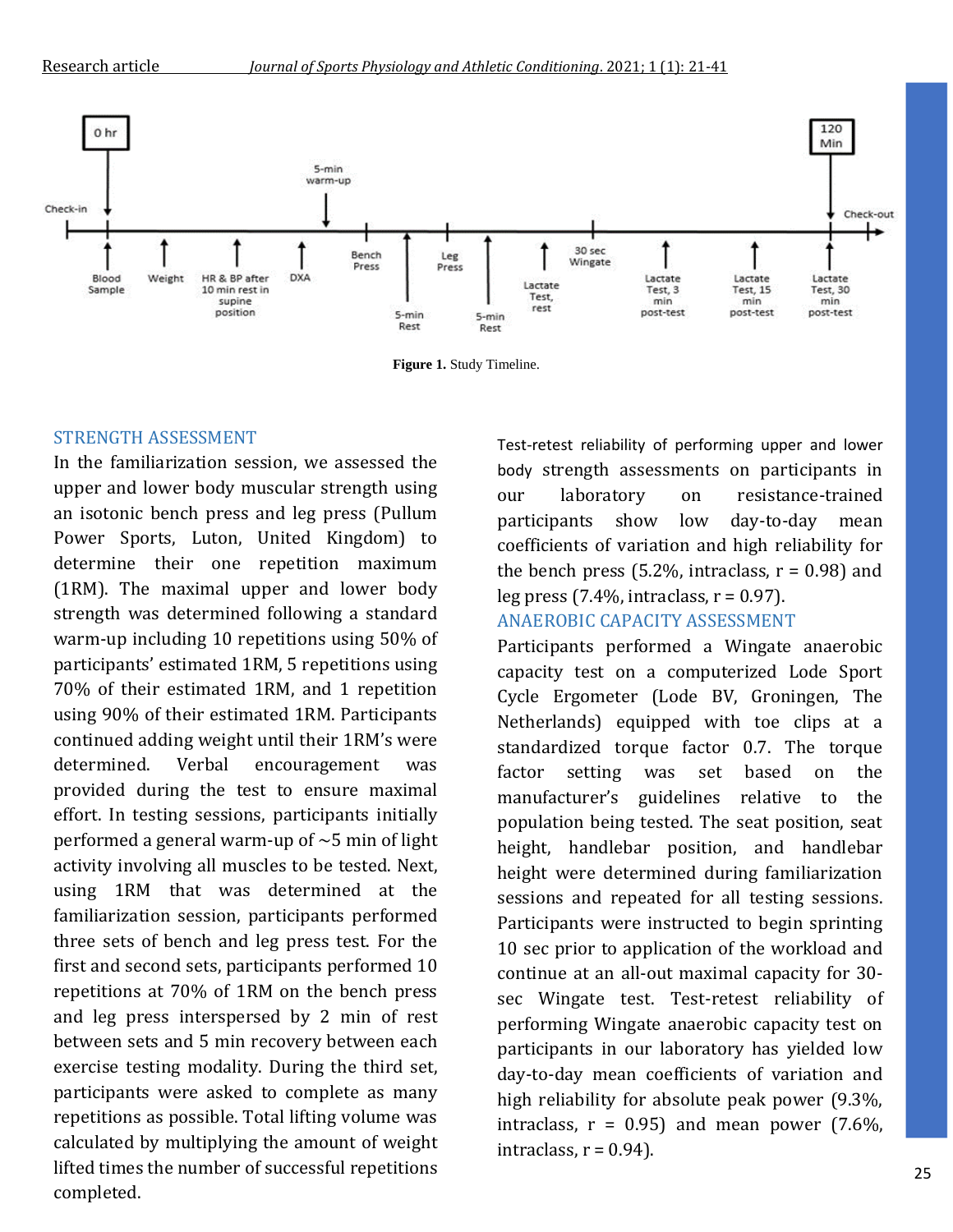#### BODY COMPOSITION

Total body mass (kg) was assessed using a standard Siltec® digital scale. Body composition was determined by Dual Energy X-ray Absorptiometry (DXA) (Lunar Prodigy; General Electric, Waukesha, WI). Quality control calibration and scanning procedures were conducted as previously described (19). All participants were scanned in the morning in a fasted state. Test/retest reliability studies performed on male athletes with DXA yielded mean deviation for total bone mineral content and total fat-free/soft tissue mass of 0.31-0.45%, with a mean intra-class correlation of 0.985 (20).

#### BLOOD LACTATE

BL levels were analyzed from finger prick capillary blood samples (Analox GM7 Lactate Analyzer, Analox, Hammersmith, UK). The analyzer device was calibrated using standard control solution before each testing session. Lactate values were determined at rest and post-exercise at minutes three, fifteen, and thirty. Test to test reliability of conducting BL tests in our laboratory on resistancetrained males indicate low day-to-day mean CV and high reliability (5.2%, intraclass,  $r = 0.89$ ).

### RESTING HEART RATE & BLOOD PRESSURE

Resting heart rate (HR), was measured after 10 min rest in the supine position using standard procedures (21). Then, systolic blood pressure (SBP) and diastolic blood pressure (DBP) were determined using auscultation of the brachial artery and a mercurial sphygmomanometer, based on standard clinical procedures (21).

### BLOOD COLLECTION

Participants donated approximately 10 ml of venous blood after being fated for 12 hrs at the beginning of each testing session. Samples were collected from the antecubital vein in two 7.5 ml collection tubes utilizing a standard vacutainer apparatus. Blood samples stood at room temperature for 15 min and then centrifuged at 3500 rpm for 10 min.

The serum supernatant was removed and stored at -80 <sup>o</sup>C in polypropylene microcentrifuge tubes for later analysis. SERUM CLINICAL CHEMISTRY ANALYSES

Laboratory measures were conducted at baseline, and weeks 3, 6, and 9. The tests included total antioxidant capacity (TAC), MDA, glutathione peroxidase (GPx), superoxide dismutase (SOD), catalase (CAT), IL-6, and TNF-α. All blood samples were analyzed in biochemistry laboratory located at Tarbiat Modares University. Day-to-day variability in oxidative stress markers in our lab yielded a CV range of 0.06-0.23, and an intraclass correlation coefficient range of 0.67-0.90.

### SUPLEMENTATION PROTOCOL AND DIETARY MONITORING

Using a randomization code in a double-blind, placebo-controlled manner, participants in both LCR and PLA groups were assigned to oral ingestion of either a 2  $g/day<sup>-1</sup>$  of LCR *(Sina Nutrition, Inc., Tehran, Iran)* or PLA (maltodextrine) for a 9-wk period. Both LCR and PLA supplements were in the form of identical-looking ingestible capsules. Participants were instructed to consume one capsule with breakfast and one capsule with lunch (1g per serving). The use of this dose has shown to be safe and efficacious in previous studies (5, 16, 22). Supplementation began  $\sim$ 30 min after baseline testing session and continued throughout the 9-wk period. In the current study, CON group did not receive the supplement intervention. Compliance to supplementation protocol was monitored by the research dietician who contacted participants on a weekly basis by phone. Participants were asked to bring all empty containers to the testing sessions at weeks 3, 6, and 9, which allowed study personnel to assess compliance with the protocol.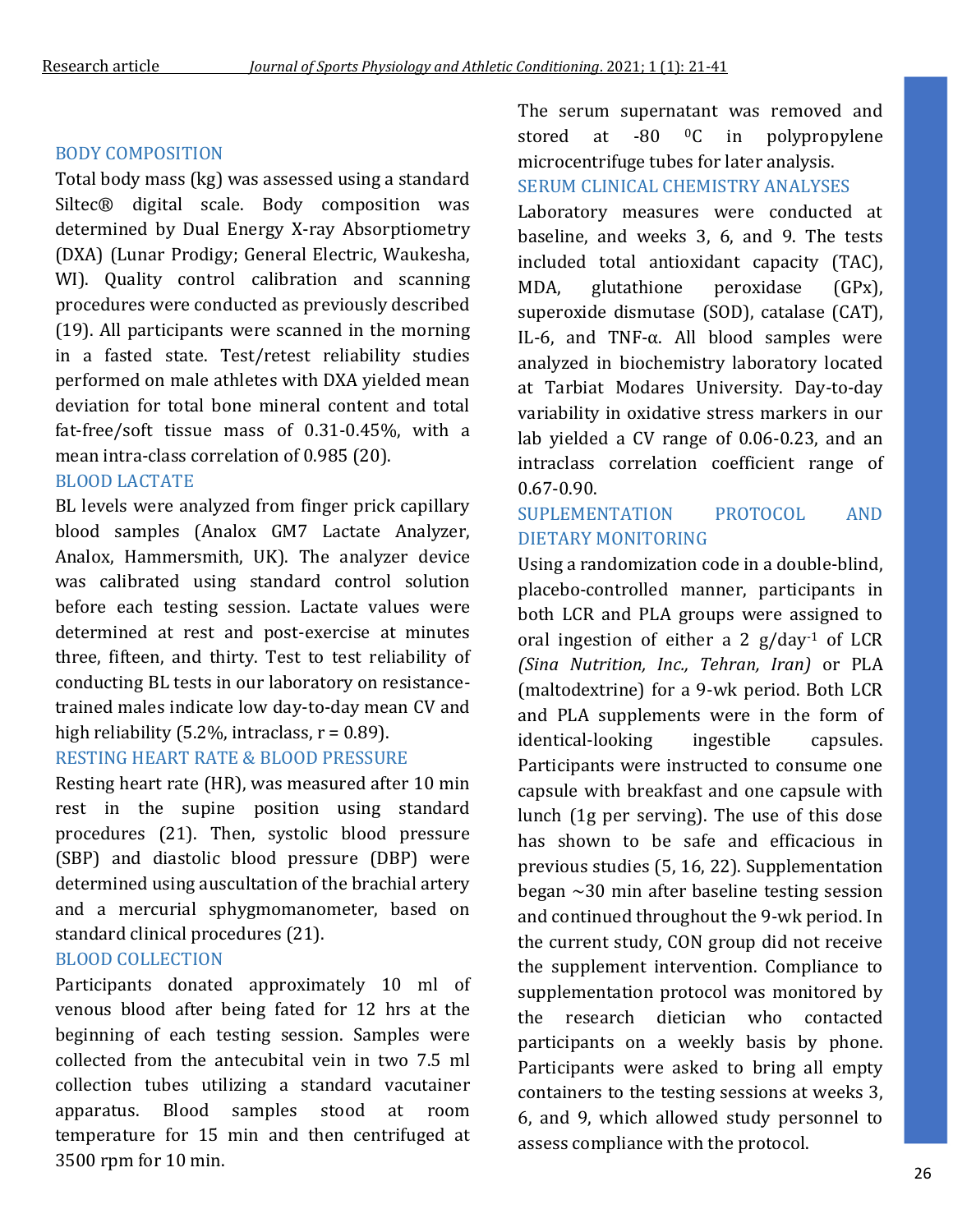Participants were instructed to maintain their current nutritional regimen throughout the course of the study. In addition, they were given specific instructions on how to record portion sizes and quantities during familiarization session. Participants completed a 3-day food records (two weekdays and one weekend day) a week before all testing sessions. Then, all diet records were analyzed to verify that eating and drinking habits remained consistent throughout the study. Diet records were analyzed for total kilocalories, carbohydrate, protein, and fat using the NutraBase IV Clinical Edition (CyberSoft, Inc., Phoenix, AZ).

### RESISTANCE TRAINING PROTOCO

Participants in both PLA and LCR groups completed a modified frequently used 4 day/week resistance training program previously described in detail (23). In the present study, CON group did not receive the training intervention. Briefly, the training program was performed four sessions per week. This protocol involved training the upper and lower body twice per week using a 4-day split (i.e., upper body1, lower body1, upper body2, lower body2) with gradual increases in volume and intensity. The training program was composed of 15 exercises, including bench press, lat pulldown, shoulder press, seated row, dips, pullover, biceps curl, triceps press down, leg press, leg extension, leg curl, back extension, half squat, standing calf raise, and stiff leg deadlift. For each exercise, participants performed 3-6 sets of 8-15 repetitions with as much weight as they could tolerate with proper form (70-85% of the 1RM). As participants' strength and endurance improved, training severity was increased to keep the required repetition range. Rest periods between exercises were 1-3 min, and between sets were 60-120 seconds. Training was performed at three different training facilities, recorded in training logs, and signed off by selected fitness

instructors to verify compliance. All three sport clubs used identical training equipment. Furthermore, at each testing session, participants were required to complete a physical activity questionnaire, which described their physical activity during the previous month.

### BIOCHEMICAL ANALYSES

TAC was measured as previously described by Erel et al. (24). In this method, the most potent radical, hydroxyl radical, is produced. First, a ferrous ion solution is mixed with hydrogen peroxide ( $H_2O_2$ ). Next, the antioxidative impact of the sample against the potent free radical reactions was measured. TAC was reported in mmol/L. MDA was measured following the method described by Vassalle et al. (25). In this method, MDA was measured by a colorimetric assay according to the reaction among one MDA molecule and two N-methyl-2-phenylindole molecules at 45°C to produce a stable chromophore compound. Then, turbid samples were centrifuged at 15000 g for 10 min to gain a supernatant with highest absorbance at 586 nm. MDA was expressed in μmol/L. GPx activity was measured by the method described by Bulucu et al. (26). The reaction mixture was 50 mmol/L tris buffer, pH 7.6 containing 1 mmol/L of Na2EDTA, 2 mmol/L of reduced glutathione, 0.2 mmol/L of NADPH, 4 mmol/L of sodium azide and 1000 U of glutathione reductase. 50 mL of plasma and 950 mL of reaction mixture, or 20 mL of erythrocyte lysate and 980 mL of reaction mixture were mixed and incubated for 5 min at 37°C. Next, the reaction was commenced with 8.8 mmol/L  $H_2O_2$ and the decrease in NADPH absorbance was followed at 340 nm for 3 min. GPx activity was expressed in U/ml. SOD activity was measured as the inhibition of the rate of reduction of cytochrome c by the superoxide radical, observed at 550 nm as previously described by Berzosa et al. (27). SOD was reported in μmol/mL. The CAT activity was measured in hemolysates as described by Aebi et al. (28).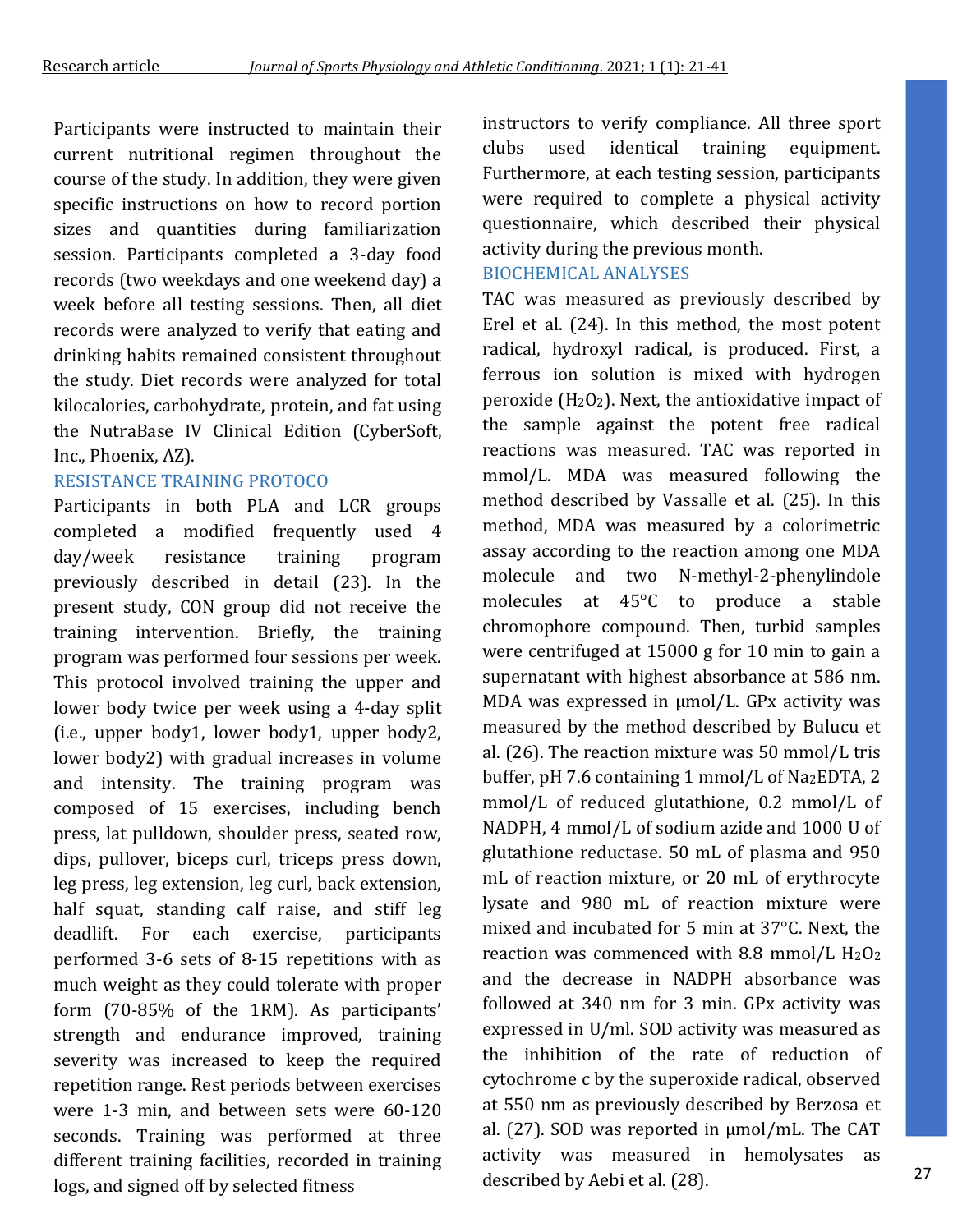The reaction mixture was 50 mM phosphate buffer pH 7.0, 10 mM H2O2 and erythrocyte lysate. The reduction rate of H2O2 was followed at 240 nm for 30 sec at room temperature. CAT activity was reported in nmol/mL. Serum TNF-α and IL-6 levels were measured by enzyme-linked immunosorbent assay (ELISA) technique as previously described by Arican et al. (29). TNF- $\alpha$  and IL-6 activities were reported in pg/mL.

### STATISTICAL ANALYSIS

Data were analyzed using multivariate or univariate general linear models (GLM) examining for between group differences as well as changes from baseline in body composition, HR and BP, exercise performance, and blood markers. Data were considered statistically significant when the probability of error was 0.05. Least significance differences (LSD) post-hoc analyzes were used to compare between group differences when

significant group differences were observed. Data are presented as mean  $\pm$  SD or mean change ± 95% CI as appropriate.

### **3. Results**

#### PARTICIPANT DEMOGRAPHICS

The demographic characteristics of the three groups are presented in Table 1. Forty-five participants initiated the study; however, seven participants withdrew from the study due to personal reasons and three were excluded due to low compliance (<80%) to the supplement. Therefore, a total of 35 participants completed the study. All participants were male and the age range was 21-28 years. The mean values for age,

|                           | Group      | Mean            | p-value |
|---------------------------|------------|-----------------|---------|
|                           | CON        | $24.6 \pm 2.3$  | 0.33    |
| Age (yr)                  | <b>PLA</b> | $24.5 \pm 1.5$  |         |
|                           | <b>LCR</b> | $25.5 \pm 1.5$  |         |
|                           | CON        | $171.5 \pm 6.9$ | 0.99    |
| Height (cm)               | <b>PLA</b> | $171.3 \pm 6.7$ |         |
|                           | LCR        | $171.3 \pm 3.1$ |         |
|                           | CON        | $77.1 \pm 9.9$  | 0.10    |
| Weight (kg)               | <b>PLA</b> | $77.9 \pm 6.8$  |         |
|                           | LCR        | $84.1 \pm 8.7$  |         |
|                           | CON        | $26.2 \pm 3.1$  | 0.16    |
| <b>Body mass index</b>    | <b>PLA</b> | $26.6 \pm 3.4$  |         |
|                           | <b>LCR</b> | $28.7 \pm 3.4$  |         |
|                           | CON        | $14.2 \pm 4.4$  | 0.24    |
| Body fat (%)              | <b>PLA</b> | $16.1 \pm 5.7$  |         |
|                           | <b>LCR</b> | $18.0 \pm 6.0$  |         |
|                           | CON        | $61.2 \pm 6.8$  | 0.31    |
| <b>Resting HR (b/min)</b> | <b>PLA</b> | $57.0 \pm 5.5$  |         |
|                           | <b>LCR</b> | $60.5 \pm 7.8$  |         |
|                           | CON        | $114.8 \pm 5.1$ | 0.74    |
| <b>Resting SBP (mmHg)</b> | <b>PLA</b> | $116.1 \pm 5.9$ |         |
|                           | <b>LCR</b> | $114.5 \pm 5.3$ |         |
|                           | CON        | $74.5 \pm 6.3$  | 0.30    |
| <b>Resting DBP</b> (mmHg) | <b>PLA</b> | $77.2 \pm 3.9$  |         |
|                           | <b>LCR</b> | $74.0 \pm 5.3$  |         |

**Table 1.** Baseline characteristics of study participants.

Values are means ± standard deviations. Data were analyzed by one-way ANOVA.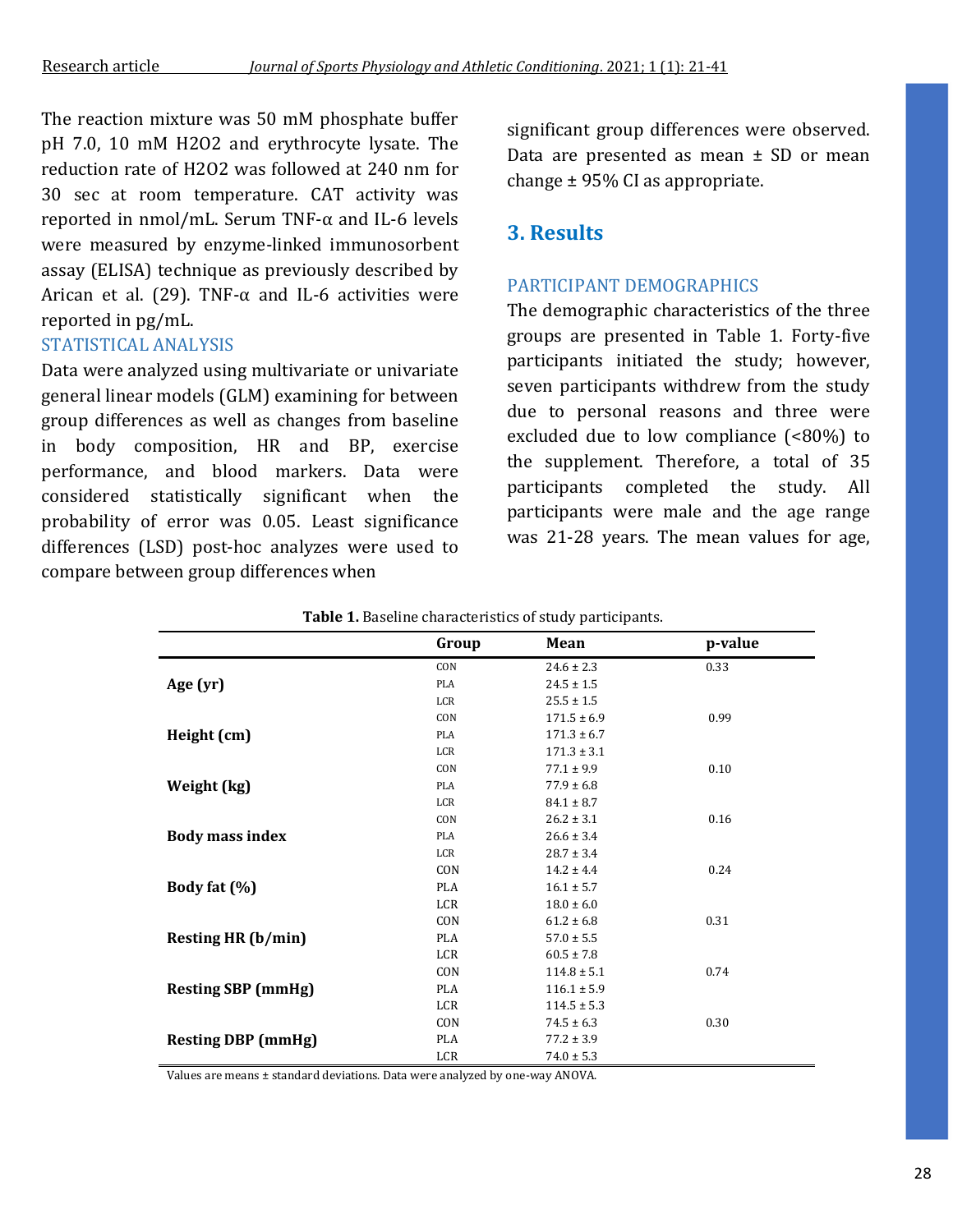### DIETARY ANALYSIS, SUPPLEMENT & TRAINING COMPLIANCE, AND REPORTED SIDE EFFECTS

The food logs were used to measure the average daily caloric and macronutrient intake (Table 2). No significant difference was observed among groups for total calories, protein, fat, and carbohydrate  $(p > 0.05)$ .

All participants in LCR and PLA groups seemed to have exhibited 100% compliance with the supplement and training protocol. Furthermore, subjective assessment of the physical activity evaluations indicated that none of the participants had any prominent changes in their level of physical activity over the course of 9-wk. Participants in LCR group completed the required

dosing regimen and testing procedures with no adverse effects for 2 g/day-1 of LCR supplementation ( $p > 0.05$ ).

#### BODY COMPOSITION

Table 2 presents the results of body composition observed during the study. MANOVA analysis revealed no significant differences among groups in body composition (Wilks' Lambda group  $p = 0.43$ , time  $p = 0.83$ , and group x time  $p = 0.63$ ). Univariate analysis did not indicate that LCR supplementation changed body weight ( $p = 0.38$ ), fat mass ( $p = 0.70$ ), fat-free mass ( $p = 0.38$ ), and body fat percentage  $(p = 0.50)$  compared to PLA and CON groups.

|                             |               | Group      | Time (wks)        |                   |                   |                  |       |         |
|-----------------------------|---------------|------------|-------------------|-------------------|-------------------|------------------|-------|---------|
|                             |               |            | Week 0            | Week 3            | Week 6            | Week 9           |       |         |
|                             |               |            | Mean ± SD         | Mean ± SD         | Mean ± SD         | Mean ± SD        |       | p-level |
| <b>Diet Characteristics</b> |               |            |                   |                   |                   |                  |       |         |
| <b>Energy</b>               | <b>Intake</b> | CON        | $2449 \pm 685$    | $2474 \pm 437$    | $2405 \pm 516$    | $2289 \pm 412$   | G x T | 0.64    |
| (kcals/day)                 |               | <b>PLA</b> | $2116 \pm 718$    | $2147 \pm 723$    | $2250 \pm 546$    | $2000 \pm 311$   |       |         |
|                             |               | LCR        | $2449 \pm 529$    | $2414 \pm 490$    | $2457 \pm 549$    | $2444 \pm 439$   |       |         |
|                             |               | CON        | $169.4 \pm 94.2$  | $168.7 \pm 78.1$  | $173.5 \pm 77.7$  | $169.0 \pm 71.5$ | G x T | 0.40    |
| Protein (g)                 |               | <b>PLA</b> | $162.7 \pm 101.5$ | $172.3 \pm 110.5$ | $178.9 \pm 103.0$ | $147.8 \pm 57.4$ |       |         |
|                             |               | LCR        | $142.9 \pm 38.5$  | $150.3 \pm 39.1$  | $157.1 \pm 38.2$  | $178.4 \pm 73.2$ |       |         |
|                             |               | CON        | $88.3 \pm 34.9$   | $88.0 \pm 26.1$   | $85.2 \pm 29.8$   | $86.3 \pm 21.7$  | G x T | 0.95    |
| Fat $(g)$                   |               | PLA        | $74.4 \pm 36.7$   | $72.2 \pm 35.3$   | $73.5 \pm 33.1$   | $74.2 \pm 26.0$  |       |         |
|                             |               | LCR        | $93.4 \pm 32.1$   | $98.8 \pm 28.3$   | $96.2 \pm 22.8$   | $95.0 \pm 25.7$  |       |         |
|                             |               | CON        | $244.2 \pm 107.8$ | $251.8 \pm 78.1$  | $236.0 \pm 74.7$  | $209.0 \pm 99.8$ | G x T | 0.61    |
| Carbohydrate (g)            |               | <b>PLA</b> | $198.9 \pm 68.1$  | $202.0 \pm 50.3$  | $218.2 \pm 70.2$  | $185.1 \pm 32.1$ |       |         |
|                             |               | LCR        | $258.5 \pm 106.0$ | $231.2 \pm 81.2$  | $240.7 \pm 91.0$  | $218.9 \pm 61.0$ |       |         |
| Anthropometry               |               |            |                   |                   |                   |                  |       |         |
|                             |               | CON        | $77.1 \pm 10.0$   | $77.2 \pm 10.4$   | $77.6 \pm 10.5$   | $77.2 \pm 10.4$  | G x T | 0.38    |
| <b>Body Weight (kg)</b>     |               | PLA        | $77.9 \pm 7.09$   | $78.1 \pm 7.12$   | $77.6 \pm 7.26$   | $78.1 \pm 7.36$  |       |         |
|                             |               | LCR        | $84.3 \pm 8.98$   | $84.54 \pm 8.78$  | $84.7 \pm 8.38$   | $84.5 \pm 8.94$  |       |         |
|                             |               | CON        | $10.5 \pm 3.41$   | $10.67 \pm 3.19$  | $11.0 \pm 3.44$   | $11.1 \pm 3.22$  | G x T | 0.70    |
| Fat Mass (kg)               |               | PLA        | $12.1 \pm 5.05$   | $12.2 \pm 5.29$   | $12.0 \pm 5.34$   | $12.2 \pm 5.14$  |       |         |
|                             |               | LCR        | $14.8 \pm 5.26$   | $15.1 \pm 4.94$   | $15.1 \pm 4.81$   | $15.2 \pm 4.66$  |       |         |
|                             |               | CON        | $53.9 \pm 4.93$   | $54.0 \pm 5.0$    | $54.1 \pm 2.56$   | $54.0 \pm 5.00$  | G x T | 0.38    |
| Fat-Free Mass (kg)          |               | PLA        | $54.1 \pm 2.70$   | $54.2 \pm 2.70$   | $54.0 \pm 2.67$   | $54.2 \pm 2.63$  |       |         |
|                             |               | LCR        | $56.2 \pm 2.78$   | $56.3 \pm 2.67$   | $56.4 \pm 2.56$   | $56.3 \pm 2.70$  |       |         |
|                             |               | CON        | $13.8 \pm 4.25$   | $13.8 \pm 3.85$   | $14.3 \pm 4.02$   | $14.4 \pm 3.94$  | G x T | 0.50    |
| Body Fat (%)                |               | PLA        | $15.4 \pm 5.47$   | $15.3 \pm 5.71$   | $15.2 \pm 5.79$   | $15.4 \pm 5.57$  |       |         |
|                             |               | LCR        | $17.4 \pm 5.51$   | $17.9 \pm 5.33$   | $17.7 \pm 5.00$   | $17.9 \pm 4.89$  |       |         |

**Table 2.** Dietary and anthropometric characteristics of study participants.

Values are means ± standard deviations. Dietary intake data were analyzed by MANOVA with repeated measures. Greenhouse-Geisser group (G), time (T), and group x time (G x T) interaction p-levels are reported with univariate treatment p-levels. MANOVA analysis revealed overall Wilks' Lambda group (p = 0.43), time (p = 0.83), and group x time ( $p = 0.63$ ).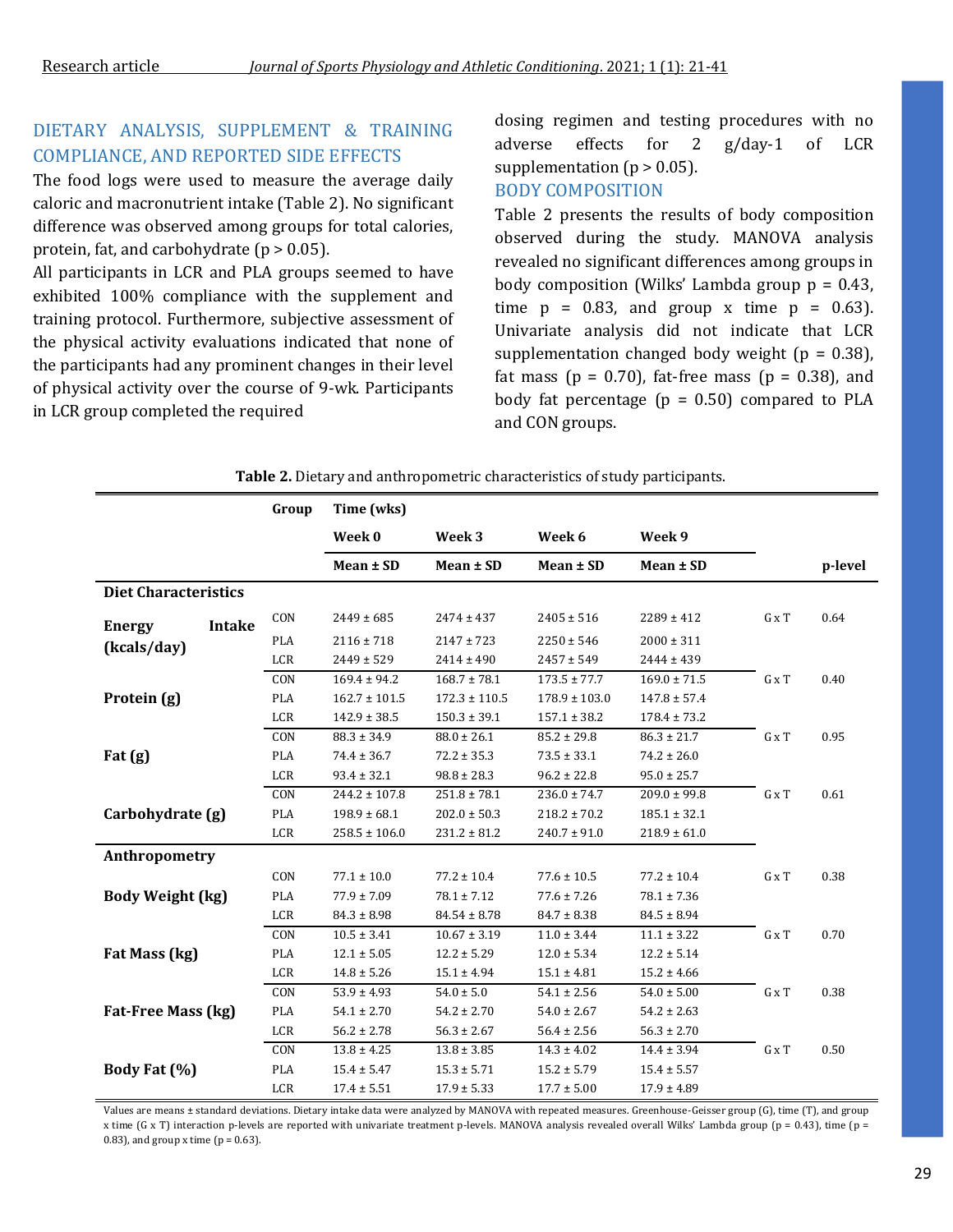### RESTING HEART RATE AND BLOOD PRESSURE

Manova analysis did not show significant differences among groups in hemodynamic responses during the study (Wilks' Lambda group  $p = 0.98$ , time  $p = 0.33$ , and group x time  $p = 0.62$ ). Univariate analysis did not reveal that LCR supplementation changed resting HR ( $p = 0.61$ ), SBP ( $p = 0.62$ ), and DBP ( $p = 0.45$ ) compared to PLA and CON groups. All group means remained within 4 beats/min for HR, 2 mmHg for SBP, and 4 mmHg for DBP.

### PERFORMANCE ASSESSMENT MUSCULAR STRENGTH

Bench press. Results for all exercise performance variables are presented in Table 3. MANOVA analysis did not reveal significant interaction effect among groups in bench press performance (p > 0.05). However, MANOVA analysis using baseline values as a covariate and evaluation of mean change and 95% CI's of 1RM upper body strength data indicated that there was a significant increase in bench press performance. The number of reps significantly increased at week 6 only in LCR (2.00 n, 95% CI, 0.59, 3.40), but not in PLA (0.90 n, 95% CI, -0.56, 2.37) or CON (0.75 n, 95% CI, -0.65, 2.15). For week 9, bench press reps assessment was: LCR (3.41 n, 95% CI, 2.19, 4.63), PLA (1.45 n, 95% CI, 0.18, 2.72), and CON (1.25 n, 95% CI, 0.02, 2.47). The significant change in bench press 3rd set lifting volume at week 6 was observed only for LCR (146 kg, 95% CI 38.1, 255), but not in PLA (65.2 kg, 95% CI -48.0, 178), or CON (52.7 kg, 95% CI -55.8, 161). For week 9, bench press 3rd set lifting volume was: LCR (245 kg, 95% CI 147, 343), PLA (117 kg, 95% CI 14.6, 219), and CON (94.8 kg, 95% CI -3.25, 192). There was a significant improvement in total lifting volume (TLV) at week 6 only in LCR (139 kg, 95% CI 49.1, 230), but not in PLA (32.4 kg, 95% CI -62.0, 126), or CON (78.2 kg, 95% CI -12.2, 168). For week 9, bench press TLV was: LCR (238 kg, 95% CI, 132, 343), PLA (84.3 kg, 95% CI, -26.0, 194), and CON (120 kg, 95% CI, 14.7, 226).

The percent change from baseline in bench press reps was higher in LCR (27.5%) compared to PLA  $(16.4\%)$  and CON  $(10.9\%)$ . The percent change from baseline in bench press 3rd set lifting volume was higher in LCR  $(27.5%)$  compared to PLA  $(16.4%)$  and CON (10.9%). Lastly, LCR exhibited a higher percent change from baseline in TLV in LCR (10.0%) compared to PLA (3.52%) and CON (5.21%).

Leg press. The measures of leg press reps increased in LCR compared to PLA and CON (p = 0.01). The leg press 3rd set lifting volume increased in LCR compared to CON  $(p = 0.03)$ . In addition, the leg press TLV was higher in LCR compared to CON ( $p = 0.03$ ). The analysis of mean changes with 95% CI's demonstrated significant differences in lower body performance among groups. The change in leg press reps from baseline to week 6 was: LCR (5.00 n, 95% CI, 2.19, 7.80), PLA (1.63 n, 95% CI, -1.29, 4.56), and CON (2.33 n, 95% CI, -0.47, 5.13). The change in leg press reps at week 9 was: LCR (8.58 n, 95% CI, 5.30, 11.8), PLA (1.09 n, 95% CI, -2.33, 4.51), and CON (0.83 n, 95% CI, -2.44, 4.11). Comparisons at week 6 demonstrated a significant increase in leg press 3rd lifting volume for LCR (1,483 kg, 95% CI, 543, 2,422) but not in PLA (756 kg, 95% CI, - 224, 1,737) or CON (902 kg, 95% CI, -37.4, 1,841). There was a significant mean change from baseline to week 9 in LCR (2,683 kg, 95% CI, 1,568, 3,797), but not in PLA (331 kg, 95% CI, -832, 1,495) or CON (354 kg, 95% CI, -760, 1,468). There was a significant improvement in TLV at week 6 only in LCR (1,483 kg, 95% CI, 543, 2,422) but not in PLA (756 kg, 95% CI, - 224, 1,737) or CON (902 kg, 95% CI, -37.4, 1,841). There was a significant mean change from baseline in TLV at week 9 in LCR (2,683 kg, 95% CI, 1,568, 3,797), but not in PLA (331 kg, 95% CI, -832, 1,495) or CON (354 kg, 95% CI, -760, 1,468). The percent change from baseline in leg press reps was higher in LCR (38.1%) compared to PLA (4.68%) and CON (8.94%). The percent change from baseline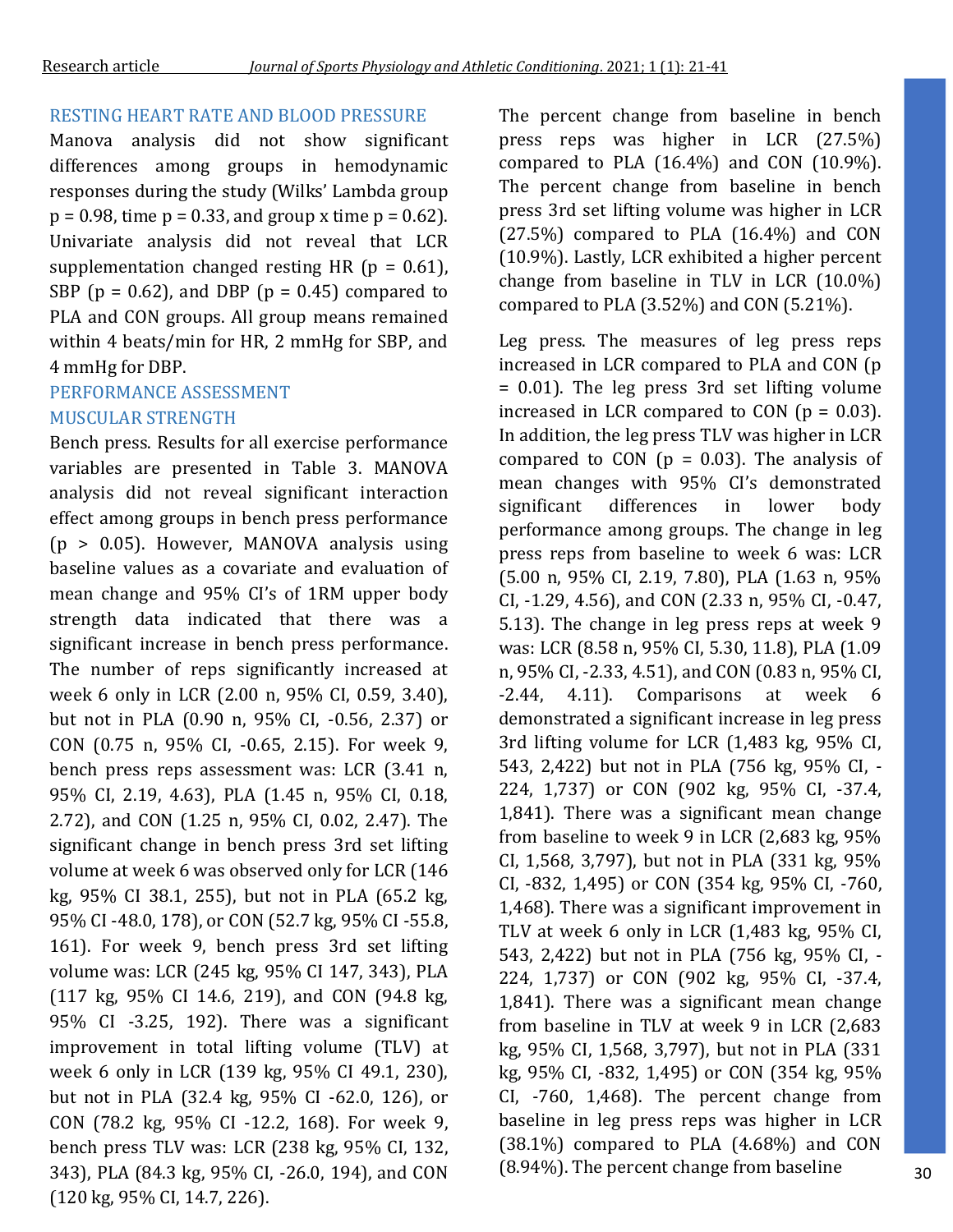### Table 3. Exercise performance characteristics of study participants

|                                         | Group          | Time (wks)         |                    |                      |                                 |                          |         |
|-----------------------------------------|----------------|--------------------|--------------------|----------------------|---------------------------------|--------------------------|---------|
|                                         |                | Week 0             | Week 3             | Week 6               | Week 9                          |                          |         |
|                                         |                | Mean ± SD          | Mean ± SD          | Mean ± SD            | Mean ± SD                       |                          | p-level |
| <b>Bench Press Repetitions (n)</b>      | CON            | $13.8 \pm 4.8$     | $13.5 \pm 4.8$     | $14.5 \pm 4.6$       | $15.0 \pm 4.5$                  | G x T                    | 0.11    |
|                                         | PLA            | $12.0 \pm 3.3$     | $12.3 \pm 2.9$     | $12.9 \pm 3.4$       | $13.4 \pm 3.2$                  |                          |         |
|                                         | $_{\rm LCR}$   | $14.1 \pm 4.0$     | $14.2 \pm 4.2$     | $16.1 \pm 3.8$       | $17.5 \pm 4.1$                  |                          |         |
|                                         | CON            | $997 \pm 431$      | $971 \pm 419$      | $1,050 \pm 405$      | $1,092 \pm 431$                 | G x T                    | 0.22    |
| Bench Press 3rd Set Lifting Volume      | PLA            | $1,042 \pm 374$    | $1,075 \pm 335$    | $1,107 \pm 321$      | $1,159 \pm 333$                 |                          |         |
| (kg)                                    | LCR            | $1,005 \pm 315$    | $1,012 \pm 311$    | $1,152 \pm 296$      | $1,250 \pm 306$                 |                          |         |
|                                         | CON            | $2,394 \pm 579$    | $2,484 \pm 505$    | $2,473 \pm 578$      | $2,515 \pm 619$                 | ${\bf G} \times {\bf T}$ | 0.16    |
| <b>Bench Press Total Lifting Volume</b> | $\mathsf{PLA}$ | $2,805 \pm 578$    | $2,591 \pm 703$    | $2,837 \pm 526$      | $2,889 \pm 554$                 |                          |         |
| (kg)                                    | LCR            | $2,449 \pm 430$    | $2,447 \pm 432$    | $2,588 \pm 436$      | $2,687 \pm 441$                 |                          |         |
|                                         | CON            | $22.0 \pm 9.77$    | $22.4 \pm 9.81$    | $24.3 \pm 10.0$      | $22.8 \pm 8.6c$                 | G x T                    | 0.009   |
| <b>Leg Press Repetitions (n)</b>        | PLA            | $22.7 \pm 8.32$    | $24.4 \pm 9.16$    | $24.3 \pm 7.7$       | $23.8\pm9.0^{\rm c}$            |                          |         |
|                                         | $_{\rm LCR}$   | $26.0 \pm 6.92$    | $28.4 \pm 8.79$    | $31.0 \pm 7.4$       | $34.6 \pm 7.59$ <sub>a, b</sub> |                          |         |
|                                         | CON            | $7,905 \pm 3,497$  | $8,038 \pm 3,484$  | $8,807 \pm 3,758$    | $8,259 \pm 3,276$ c             | G x T                    | 0.02    |
| Leg Press 3rd Set Lifting Volume        | $\mathsf{PLA}$ | $9,032 \pm 3,556$  | $9,665 \pm 3,784$  | $9,788 \pm 4,036$    | $9,364 \pm 3,733$               |                          |         |
| (kg)                                    | LCR            | $8,662 \pm 3,553$  | $9,440 \pm 4,062$  | $10,\!145\pm3,\!210$ | $10,836 \pm 3,835$ <sup>a</sup> |                          |         |
|                                         | CON            | $15,224 \pm 3,936$ | $15,358 \pm 3,876$ | $16,126 \pm 4,343$   | $15,578 \pm 3,885$ c            | G x T                    | 0.02    |
| Leg Press Total Lifting Volume (kg)     | PLA            | $17,105 \pm 4,971$ | $17,739 \pm 5,135$ | $17,862 \pm 5,579$   | $17,437 \pm 4,970$              |                          |         |
|                                         | LCR            | $15,238 \pm 4,857$ | $1,6016 \pm 5,302$ | $16,721 \pm 4,499$   | $17,922 \pm 4,717$ <sup>a</sup> |                          |         |
|                                         | CON            | $8,809 \pm 7,107$  | $8,921 \pm 7,109$  | $9,299 \pm 7,604$    | $9,046 \pm 7,205$               | G x T                    | 0.03    |
| <b>Total Body Strength (kg)</b>         | PLA            | $9,955 \pm 8,092$  | $1,0165 \pm 8,537$ | $10,349 \pm 8,606$   | $10,163 \pm 8,206$              |                          |         |
|                                         | LCR            | $8,843 \pm 7,351$  | $9,232 \pm 7,846$  | $9,655 \pm 7,866$    | $10,304 \pm 8,442$              |                          |         |
|                                         | CON            | $600 \pm 103$      | $576 \pm 112$      | $585 \pm 102$        | $575 \pm 115$                   | ${\bf G} \times {\bf T}$ | 0.03    |
| <b>Wingate Mean Power (Watt)</b>        | <b>PLA</b>     | $545 \pm 85$       | $524 \pm 76$       | $553 \pm 75$         | $540 \pm 92$ c                  |                          |         |
|                                         | $_{\rm LCR}$   | $561 \pm 127$      | $553 \pm 133$      | $586 \pm 120$        | $624 \pm 120$ <sup>b</sup>      |                          |         |
|                                         | CON            | $1,597 \pm 362$    | $1,565 \pm 435$    | $1,556 \pm 408$      | $1,562 \pm 357$ c               | G x T                    | 0.04    |
| <b>Wingate Peak Power (Watt/kg)</b>     | $\mathsf{PLA}$ | $1,639 \pm 303$    | $1,\!580\pm345$    | $1,\!633\pm388$      | $1,595 \pm 441$                 |                          |         |
|                                         | $_{\rm LCR}$   | $1,712 \pm 363$    | $1,751 \pm 329$    | $1,755 \pm 302$      | $1,\!952\pm424^{\rm a}$         |                          |         |
| <b>Wingate Total Work (Joules)</b>      | CON            | $17,059 \pm 3,100$ | $16,787 \pm 2,636$ | $17,158 \pm 2,639$   | $17,554 \pm 2,647$              | G x T                    | 0.55    |
|                                         | PLA            | $17,683 \pm 3,118$ | $17,722 \pm 2,143$ | $18,030 \pm 2,682$   | $17,697 \pm 2,640$              |                          |         |
|                                         | $_{\rm LCR}$   | $17,138 \pm 3,061$ | $17,293 \pm 2,859$ | $17,555 \pm 3,015$   | $17,831 \pm 3,001$              |                          |         |
| <b>Wingate Minimum Power (Watt)</b>     | CON            | $194 \pm 102$      | $178 \pm 84$       | $183 \pm 68$         | $193 \pm 81$                    | ${\bf G} \ge {\bf T}$    | 0.44    |
|                                         | PLA            | $224 \pm 69$       | $199 \pm 52$       | $217 \pm 71$         | $235 \pm 88$                    |                          |         |
|                                         | LCR            | $220\pm81$         | $216 \pm 75$       | $206 \pm 55$         | $211 \pm 39$                    |                          |         |
| Wingate Rate of Fatigue (%)             | CON            | $86.2 \pm 8.3$     | $88.1 \pm 11.3$    | $83.9 \pm 10.3$      | $84.6 \pm 13.7$                 | G x T                    | 0.64    |
|                                         | PLA            | $85.3 \pm 11.3$    | $86.2 \pm 15.0$    | $82.4 \pm 11.3$      | $85.6 \pm 7.9$                  |                          |         |
|                                         | LCR            | $89.6 \pm 10.3$    | $88.9 \pm 10.3$    | $90.5 \pm 9.1$       | $88.7 \pm 10.1$                 |                          |         |

Values are means ± standard deviations. Bench press and leg press performance were analyzed by MANOVA with repeated measures. Greenhouse-Geisser group (G), time (T), and group x time (G x T) interaction p-levels are reported with univariate treatment p-levels. MANOVA analysis revealed overall Wilks' Lambda group (p = 0.72), time (p < 0.0001), and group x time (p = 0.03). <sup>a</sup> denotes a significant difference from CON. <sup>b</sup> denotes a significant difference from PLA. c denotes a significant difference from LCR.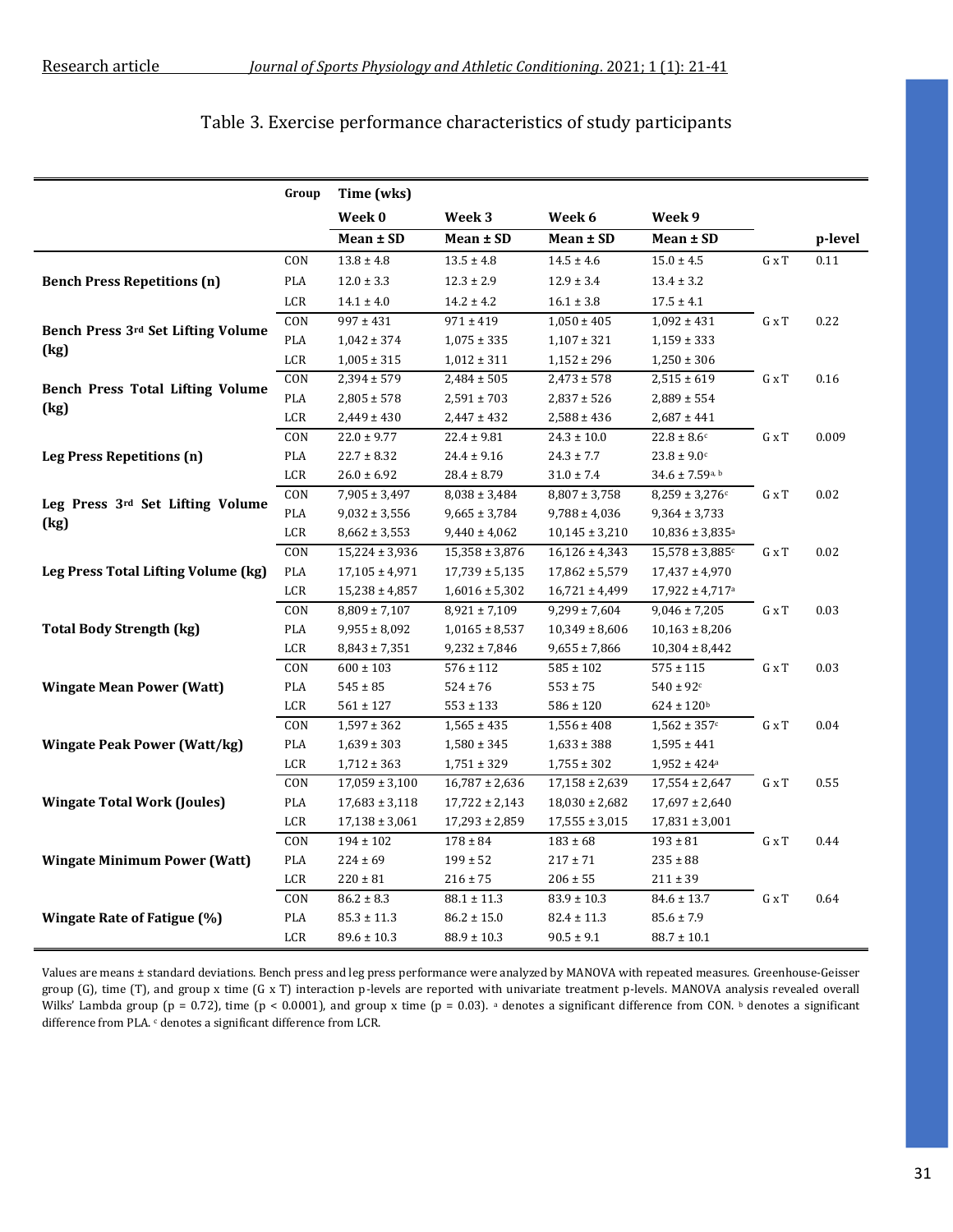in leg press 3rd set lifting volume was higher in LCR (30.2%) compared to PLA (4.68%) and CON (8.94%). Lastly, LCR demonstrated a higher percent change from baseline in TLV in LCR  $(19.9\%)$  compared to PLA  $(2.47\%)$  and CON (3.23%).

Total body strength. MANOVA revealed a significant interaction effect among groups in total body strength ( $p = 0.03$ ). Post-hoc analysis demonstrated that total strength was significantly higher in LCR compared to CON. The analysis of mean changes with 95% CI's indicated significant changes in total body strength performance among groups. There was a significant mean change from baseline to week 6 in LCR (811 kg, 95% CI, 313, 1,309), but not in PLA (394 kg, 95% CI, -126, 914) or CON (490 kg, 95% CI, -8.17, 988). In addition, there was a significant improvement in total strength at week 9 only in LCR (1,460 kg, 95% CI, 845, 2,075) but not in PLA (207 kg, 95% CI, -434, 850) or CON (237 kg, 95% CI, -377, 851). The percent change from baseline in total strength performance was higher in LCR (15.0%) compared to PLA (3.00%) and CON (4.22%) ANAEROBIC POWER

MANOVA revealed significant interaction effects for Wingate mean power  $(p = 0.03)$  and peak power (p = 0.04) among groups. Post-hoc analysis indicated that the mean power was significantly higher in LCR compared to PLA. In addition, peak power was significantly increased in LCR compared to CON group. MANOVA analysis did not reveal significant interaction effect among groups in Wingate total work, minimum power, and rate of fatigue ( $p > 0.05$ ). The analysis of mean changes with 95% CI's indicated significant differences in Wingate anaerobic performance among groups. There was a significant improvement in Wingate mean power at week 9 only in LCR (63.4-Watt, 95% CI,

30.5, 96.3), but not in PLA (-5.24 Watt, 95% CI, - 39.6, 29.1), or CON (-24.9 Watt, 95% CI, -57.8, 7.94). The significant change in Wingate peak power at week 9 was observed only in LCR (239 Watt/kg, 95% CI 104, 374), but not in PLA (- 43.5 Watt/kg, 95% CI -184, 97.3), or CON (-34.9 Watt/kg, 95% CI -169, 99.9). The percent change from baseline in Wingate mean power was improved only in LCR (12.8%), but not in PLA (-0.95%) or CON (-3.99%). Finally, there was a significant improvement in percent change from baseline in Wingate mean power only in LCR (14.4%), but not in PLA(-2.95%) or CON (-1.66%).

### BLOOD LACTATE ASSESSMENT

Table 4 presents pre- and post-exercise BL assessment. MANOVA analysis revealed significant interaction effects for  $3$ -min ( $p =$ 0.04), 15-min ( $p = 0.03$ ), and 30-min ( $p = 0.04$ ) post-exercise BL levels. Post-hoc analysis demonstrated that BL level at 3-min and 30-min post-exercise was significantly lower in LCR compared to CON. In addition, BL level at 15 min post-exercise was significantly lower in LCR compared to PLA and CON. The analysis of mean changes with 95% CI's demonstrated significant changes in post-exercise BL levels among groups. The significant decrease in 3-min postexercise BL at week 9 was observed only in LCR (-1.84 mmol/l, 95% CI -2.95, -0.73), but not in PLA (-0.17 mmol/l, 95% CI -1.32, 0.98), or CON (0.61 mmol/l, 95% CI -.05, 1.71). The significant mean change from baseline in 15-min postexercise BL at week 9 was seen in LCR (-1.60 mmol/l, 95% CI -2.63, -0.57), but not in PLA (0.04 mmol/l, 95% CI -1.03, 1.12), or CON (0.32 mmol/l, 95% CI -.70, 1.35). The mean change in 30-min post-exercise BL from baseline to week 9 was: LCR (-0.64 mmol/l, 95% CI, -1.07, -0.21), PLA (0.50 mmol/l, 95% CI, 0.05, 0.96), and CON (-0.41 mmol/l, 95% CI, -0.84, 0.02).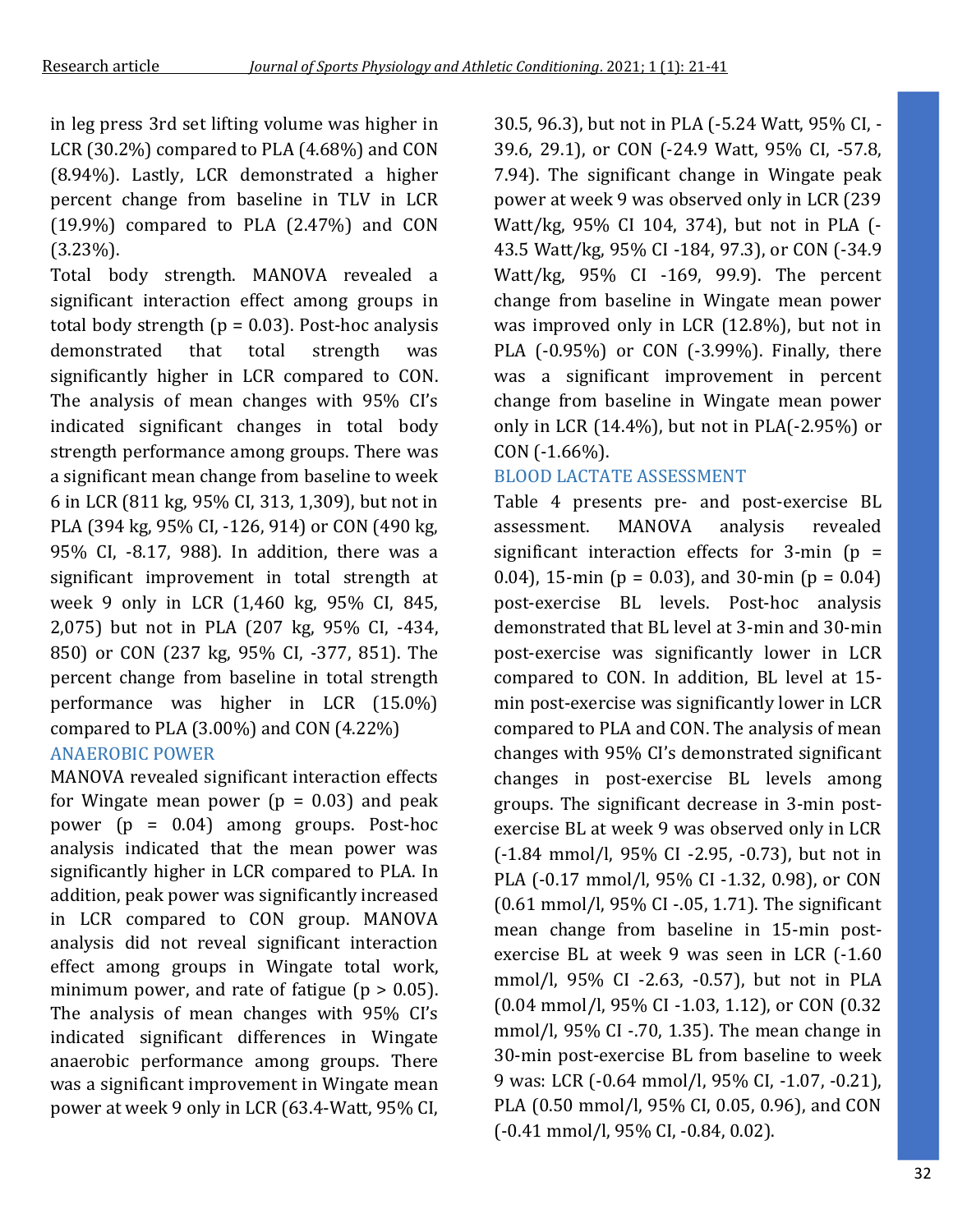The percent change from baseline at 3-min postexercise BL level was: LCR (-17.2%), PLA (- 1.46%), and CON (8.11%); at min-15: LCR (- 14.8%), PLA (0.89%), and CON (4.27%); and at min-30: LCR (-13.6%), PLA (9.54%), and CON (- 5.64%).

### OXIDATIVE STRESS ASSESSMENT

Results for all oxidative stress biomarkers are presented in Table 4. MANOVA revealed a significant interaction effect among groups in serum TAC ( $p = 0.01$ ), MDA ( $p = 0.02$ ), and GPx ( $p = 0.01$ ) = 0.03). Post-hoc analysis exhibited that TAC was significantly higher and MDA was significantly lower in LCR compared to PLA and CON. In addition, GPx was significantly higher in LCR compared to PLA. We did not observe any significant difference at serum SOD, CAT, IL-6, and TNF- $\alpha$  levels among groups. The analysis of mean changes with 95% CI's demonstrated significant differences in oxidative stress biomarkers among groups. There was a significant increase in serum TAC at week 9 in LCR (0.18 mmol/L, 95% CI, 0.07, 0.28), but not in PLA (-0.02 mmol/L, 95% CI, - 0.12, 0.08), or CON (-0.03 mmol/L, 95% CI, -0.13, 0.06). A significant increase was observed in serum GPx at week 9 in LCR (1.75 U/ml, 95% CI, 0.61, 2.90), but not in PLA (-0.54 U/ml, 95% CI, - 1.73, 0.65), or CON (0.19 U/ml, 95% CI, -0.95, 1.33). There was a significant decrease in serum IL-6 at week 9 in LCR (-0.53 pg/mL, 95% CI, -1.00, -0.06), but not in PLA (0.17 pg/mL, 95% CI, -0.31, 0.66), or CON (-0.13 pg/mL, 95% CI, -0.60, 0.33). The percent change from baseline in serum TAC was increased only in LCR (11.5%), but not in PLA (-0.02%), or CON (-1.94%). There was a significant decrease in percent change from baseline in serum MDA only in LCR (-31.1%), but not in CON (14.5%). A significant increase was seen in serum GPx only in LCR (17.4%), nut not in PLA (-3.26).

### **4. Discussion**

The primary aim of our study was to examine LCR supplementation on anaerobic type exercise performance including of indices of muscle strength and Wingate testing (i.e., 30 sec). The results of our study demonstrated a significant increase in BP and LP lifting volume at wk-6 and wk-9 for the LCR group. We also observed a significant increase in our secondary outcomes, which included an improvement in Wingate mean power and peak power. Thus, we accept our research hypothesis that oral supplementation with LCR at 2 g/d improves anaerobic based exercise performance in young, resistancetrained individuals. We further examined the effects of LCR on the metabolic response to exercise finding a significant attenuation in BL and markers of post-exercise inflammation. Therefore, we accept the hypothesis that LCR supplementation reduces these metabolic responses to exercise. Interestingly, the observed changes in resistance training findings became manifest at 6-wk, while the Wingate and metabolic responses did not become significant at wk-9. Our results add to the known body of literature as LCR has been well studied in endurance athletes, but less is known regarding its effects in those involved in resistance training.

The primary difference between our study and that of Jacobs is that the latter study examined the acute effects of LCR ingestion on repeated, short (10-sec) bouts of anaerobic performance testing, whereas we examined the chronic effects of LCR on longer bouts (30-sec). The reduction in BL in both studies has also been observed in endurance athletes and those undertaking in high intensity exercise (30, 2).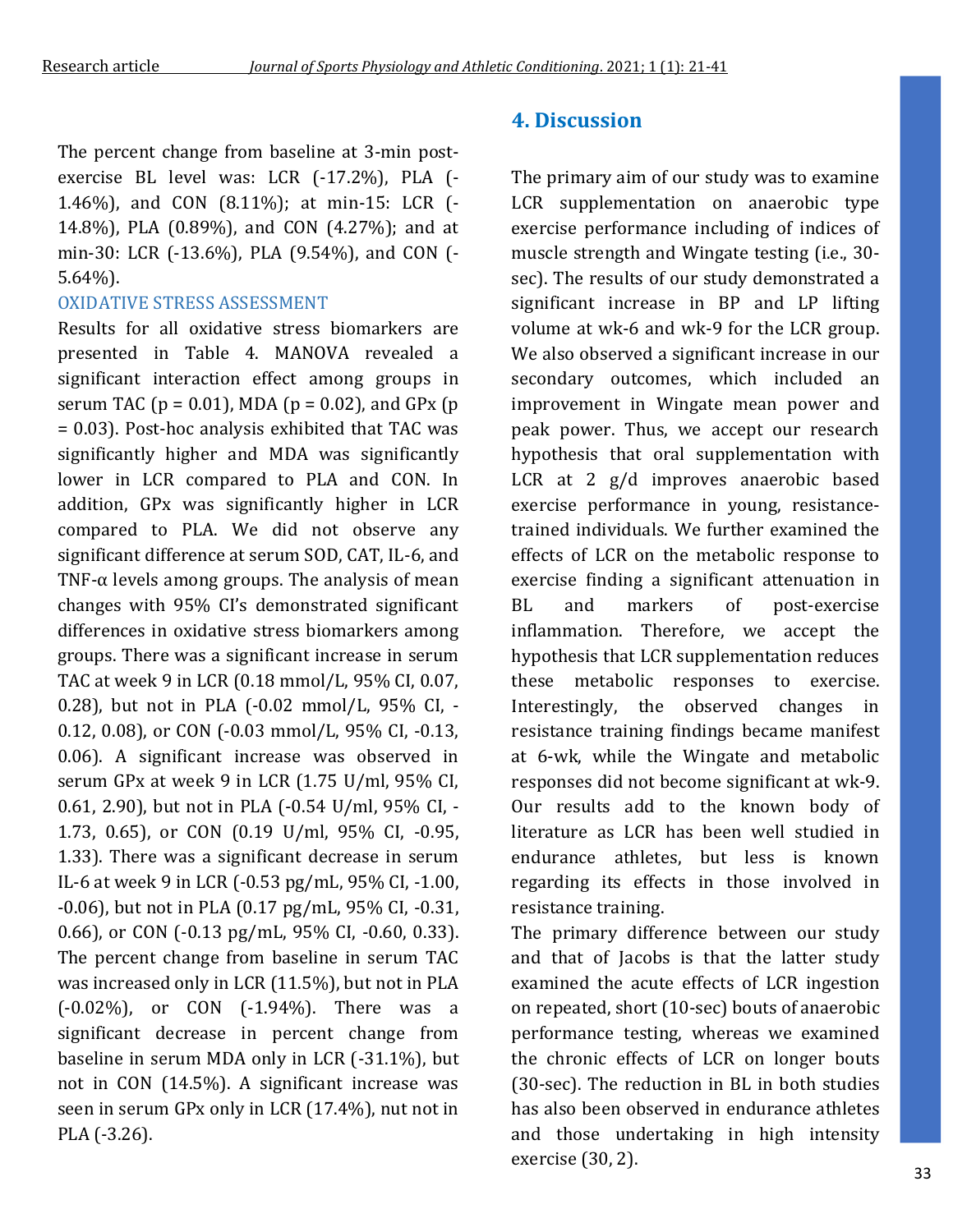|                         | Group                       | Time (wks)      |                   |                 |                                 |                       |         |
|-------------------------|-----------------------------|-----------------|-------------------|-----------------|---------------------------------|-----------------------|---------|
|                         |                             | Week 0          | Week <sub>3</sub> | Week 6          | Week 9                          |                       |         |
|                         |                             | $Mean \pm SD$   | $Mean \pm SD$     | Mean ± SD       | $Mean \pm SD$                   |                       | p-level |
| <b>Blood Lactate</b>    |                             |                 |                   |                 |                                 |                       |         |
| Pre-exercise            | CON                         | $2.20\pm0.52$   | $2.31 \pm 0.51$   | $2.34 \pm 0.39$ | $2.26 \pm 0.45$                 | ${\bf G} \ge {\bf T}$ | 0.84    |
|                         | PLA                         | $2.17 \pm 0.35$ | $2.31 \pm 0.33$   | $2.22 \pm 0.25$ | $2.32 \pm 0.43$                 |                       |         |
| $(mmol/L^{-1})$         | $_{\rm LCR}$                | $2.05 \pm 0.20$ | $2.12 \pm 0.26$   | $2.08 \pm 0.25$ | $2.15 \pm 0.29$                 |                       |         |
| 3-min post exercise     | CON                         | $10.9 \pm 1.75$ | $11.0 \pm 1.25$   | $10.6 \pm 1.31$ | $11.5 \pm 1.75$ <sup>c</sup>    | G x T                 | 0.04    |
| $(mmol/L^{-1})$         | PLA                         | $10.7 \pm 1.19$ | $10.4 \pm 1.47$   | $10.2 \pm 1.93$ | $10.5 \pm 2.04c$                |                       |         |
|                         | LCR                         | $10.1 \pm 0.99$ | $9.8 \pm 0.91$    | $9.34 \pm 1.46$ | $8.29 \pm 0.56$ <sub>a, c</sub> |                       |         |
| $15$ -min<br>post       | CON                         | $11.3 \pm 1.32$ | $11.3 \pm 1.24$   | $10.9 \pm 0.92$ | $11.6 \pm 1.77$ <sup>c</sup>    | $G \times T$          | 0.03    |
| exercise                | $\mathsf{PLA}$              | $10.7 \pm 1.06$ | $10.5 \pm 1.64$   | $10.3 \pm 1.25$ | $10.8 \pm 1.24$                 |                       |         |
| $(mmol/L^{-1})$         | LCR                         | $9.87 \pm 1.49$ | $9.70 \pm 0.89$   | $9.03 \pm 0.92$ | $8.27 \pm 0.71$ <sup>a</sup>    |                       |         |
| $30 - min$<br>post      | CON                         | $6.61 \pm 1.29$ | $6.13 \pm 1.31$   | $6.17 \pm 1.09$ | $5.90 \pm 1.26$ c               | ${\bf G} \ge {\bf T}$ | 0.04    |
| exercise                | PLA                         | $5.73 \pm 1.14$ | $6.69 \pm 0.98$   | $5.75 \pm 1.14$ | $6.24 \pm 1.25$                 |                       |         |
| $(mmol/L^{-1})$         | $_{\rm LCR}$                | $4.60\pm0.97$   | $4.51 \pm 0.96$   | $4.22 \pm 1.27$ | $3.96 \pm 0.99$ <sup>a</sup>    |                       |         |
| <b>Oxidative Stress</b> |                             |                 |                   |                 |                                 |                       |         |
|                         | $\mathop{\rm CON}\nolimits$ | $1.40 \pm 0.15$ | $1.35 \pm 0.11$   | $1.34 \pm 0.15$ | $1.37 \pm 0.18$ c               | G x T                 | 0.01    |
| TAC (mmol/L)            | PLA                         | $1.45 \pm 0.22$ | $1.41 \pm 0.16$   | $1.46 \pm 0.19$ | $1.43 \pm 0.16$ c               |                       |         |
|                         | LCR                         | $1.59 \pm 0.13$ | $1.60 \pm 0.10$   | $1.66 \pm 0.15$ | $1.77 \pm 0.14$ <sub>a,b</sub>  |                       |         |
|                         | CON                         | $0.58 \pm 0.16$ | $0.63 \pm 0.16$   | $0.60 \pm 0.16$ | $0.63 \pm 0.15$ c               | ${\bf G} \ge {\bf T}$ | 0.02    |
| $MDA$ ( $\mu$ mol/L)    | PLA                         | $0.64 \pm 0.13$ | $0.63 \pm 0.18$   | $0.62 \pm 0.10$ | $0.46 \pm 0.14$ <sup>a</sup>    |                       |         |
|                         | LCR                         | $0.56 \pm 0.15$ | $0.47 \pm 0.09$   | $0.48 \pm 0.16$ | $0.37 \pm 0.18^{a,b}$           |                       |         |
|                         | CON                         | $11.3 \pm 2.42$ | $11.2 \pm 2.04$   | $11.4 \pm 1.56$ | $11.5 \pm 1.85$                 | ${\bf G} \ge {\bf T}$ | 0.03    |
| GPx (U/ml)              | PLA                         | $11.9 \pm 2.15$ | $12.1 \pm 2.21$   | $11.9 \pm 1.81$ | $11.4 \pm 2.05$ c               |                       |         |
|                         | $_{\rm LCR}$                | $11.7 \pm 2.23$ | $12.1 \pm 1.92$   | $12.2 \pm 1.50$ | $13.5 \pm 1.73$ <sup>b</sup>    |                       |         |
|                         | CON                         | $319 \pm 91.8$  | $310 \pm 91.6$    | $327 \pm 81.9$  | $330 \pm 66.9$                  | G x T                 | 0.83    |
| $SOD$ ( $\mu$ mol/mL)   | PLA                         | $317 \pm 83.1$  | $317 \pm 62.6$    | $314 \pm 49.6$  | $320 \pm 60.8$                  |                       |         |
|                         | LCR                         | $319 \pm 65.0$  | $331 \pm 50.9$    | $332 \pm 65.7$  | $315 \pm 61.2$                  |                       |         |
|                         | CON                         | $109 \pm 13.5$  | $109 \pm 12.1$    | $110 \pm 13.3$  | $110 \pm 12.4$                  | ${\bf G} \ge {\bf T}$ | 0.96    |
| CAT (nmol/mL)           | PLA                         | $116 \pm 12.6$  | $119 \pm 21.6$    | $117 \pm 10.9$  | $117 \pm 12.3$                  |                       |         |
|                         | LCR                         | $114 \pm 13.4$  | $116 \pm 9.5$     | $119 \pm 9.0$   | $114 \pm 26.9$                  |                       |         |
|                         | CON                         | $4.27 \pm 0.86$ | $4.52 \pm 1.19$   | $4.53 \pm 0.95$ | $\overline{4.13} \pm 0.62$      | ${\bf G} \ge {\bf T}$ | 0.28    |
| IL-6 $(pg/mL)$          | PLA                         | $4.73 \pm 0.52$ | $4.47 \pm 1.21$   | $4.82 \pm 0.60$ | $4.90 \pm 0.43$                 |                       |         |
|                         | $_{\rm LCR}$                | $4.75 \pm 0.93$ | $4.42 \pm 1.25$   | $4.37 \pm 0.86$ | $4.22 \pm 0.63$                 |                       |         |
|                         | $\mathop{\rm CON}\nolimits$ | $4.76 \pm 1.08$ | $4.83 \pm 0.85$   | $4.73 \pm 0.75$ | $4.83 \pm 1.11$                 | ${\bf G} \ge {\bf T}$ | 0.43    |
| TNF- $\alpha$ (pg/mL)   | $\mathsf{PLA}$              | $5.55 \pm 0.83$ | $5.49 \pm 0.81$   | $5.47 \pm 1.39$ | $6.03\pm0.92$                   |                       |         |
|                         | LCR                         | $4.76 \pm 1.02$ | $4.45 \pm 0.86$   | $4.55 \pm 0.74$ | $4.35 \pm 0.87$                 |                       |         |

**Table 3.** Post-exercise blood lactate and oxidative stress characteristics of the study participants

Values are means ± standard deviations. Oxidative stress data were analyzed by MANOVA with repeated measures. Greenhouse-Geisser group (G), time (T), and group x time (G x T) interaction p-levels are reported with univariate treatment p-levels. MANOVA analysis revealed overall Wilks' Lambda group (p < 0.0001), time (p = 0.44), and group x time (p = 0.12). <sup>a</sup> denotes a significant difference from CON. <sup>b</sup> denotes a significant difference from PLA. c denotes a significant difference from LCR.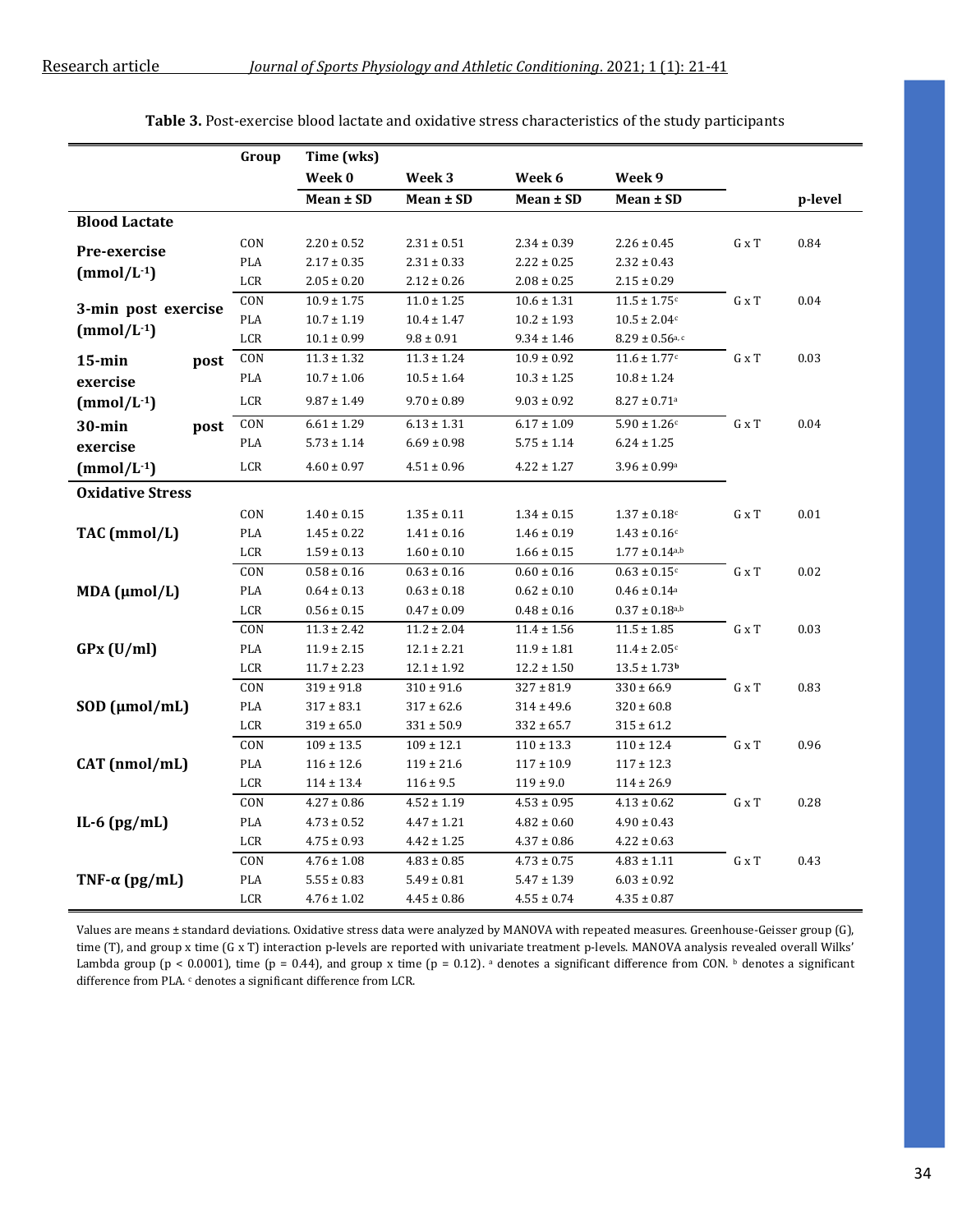An interesting point of difference between the two studies is that Jacobs et al. used 4.5 g of glycine propionyl-L-carnitine, while we used 2 g/d of LCR in the form of L-Carnitine. These observations bring up potential issues regarding dosage amount and LCR chemical form that need further research regarding the efficacy of either. For example, Siliprandi et al. (1990) administered the effects of 2 g of LCR before high intensity exercise and found a decrease plasma lactate following exercise (31).

Not all studies agree with ours regarding high intensity exercise. In an early study performed by Barnett et al., participants supplemented for 14-d with LCR and were subsequently tested for highintensity cycling performance by riding for 4-min at 90% VO2max, followed 20-min of rest, then five 1-min rides at 115% VO2max, interspersed by 2 min rest (7). Despite a significant increase in plasma free carnitine concentrations during the supplementation protocol, the LCR treatment had no significant effect on muscle carnitine concentration or lactate accumulation during exercise. The attenuation in BL concentrations after severe exercise accompanying chronic LCR supplementation appear to be primarily due to carnitine-mediated enhancement in PDC activation and flux observed at intense exercise. During exercise of this nature, when the use of acetyl group via Krebs cycle is exceeding its production by the PDC reaction, carnitine buffers against acetyl-CoA accumulation by making acetylcarnitine in an enzymatic reaction, thereby ensuring a feasible supply of free CoASH to maintain Krebs cycle flux (32).

L-carnitine transports activated long-chain fatty acids from the cytosol into the mitochondrion and is therefore essential for mitochondrial beta oxidation (33). During beta oxidation, acyl-CoA increase in the mitochondria. Acyl-CoA, is used as an intermediate in lipid metabolism and is involved in lipid biosynthesis and fatty acid transport. Excessive amount of acyl-CoA inhibits several enzymes such as acetyl-CoA carboxylase,

pyruvate dehydrogenase complex, and pyruvate carboxylase. Some mechanisms contribute to modulation of acyl-CoA levels. First, high levels of acyl-COA can cause inhibiting various enzymes synthesizing them. Second, further metabolism of acyl-CoA occurs in energy pathways. Third, toxic acyl-CoA can be converted to non-toxic acylcarnitine and transferred to cytoplasm (34, 35). These conditions explain the impact of carnitine in lactic acid metabolism. Lactic acid is continuously synthesized from pyruvate by the enzyme lactate dehydrogenase during rest and exercise. It does not increase in concentration until the rate of lactate production exceeds the rate of lactate removal, which is governed by a number of factors such as monocarboxylate transporters, concentration of lactate dehydrogenase, and oxidative capacity of tissues (36). The findings of our study also demonstrate that chronic LCR supplementation (2 g/day) is effective at increasing TAC and GPx markers and decreasing MDA levels. Since no significant changes were observed in dietary intake during the study period, the changes in these markers can be attributed to antioxidant capacity of LCR supplementation. These findings support our hypotheses in demonstrating that dietary LCR supplementation improves exercise-induced oxidative stress condition. Recent studies have indicated that LCR administration prevents exercise-induced oxidative stress by decreasing lipid peroxidation, scavenging oxygen radicals, and regulating the activities of the enzymes involved in defense against oxidative damage such as GPx, SOD, and CAT (13, 37, 38, 39). Lee et al. (8) indicated that LCR might have antioxidant properties for exerciseinduced oxidative stress.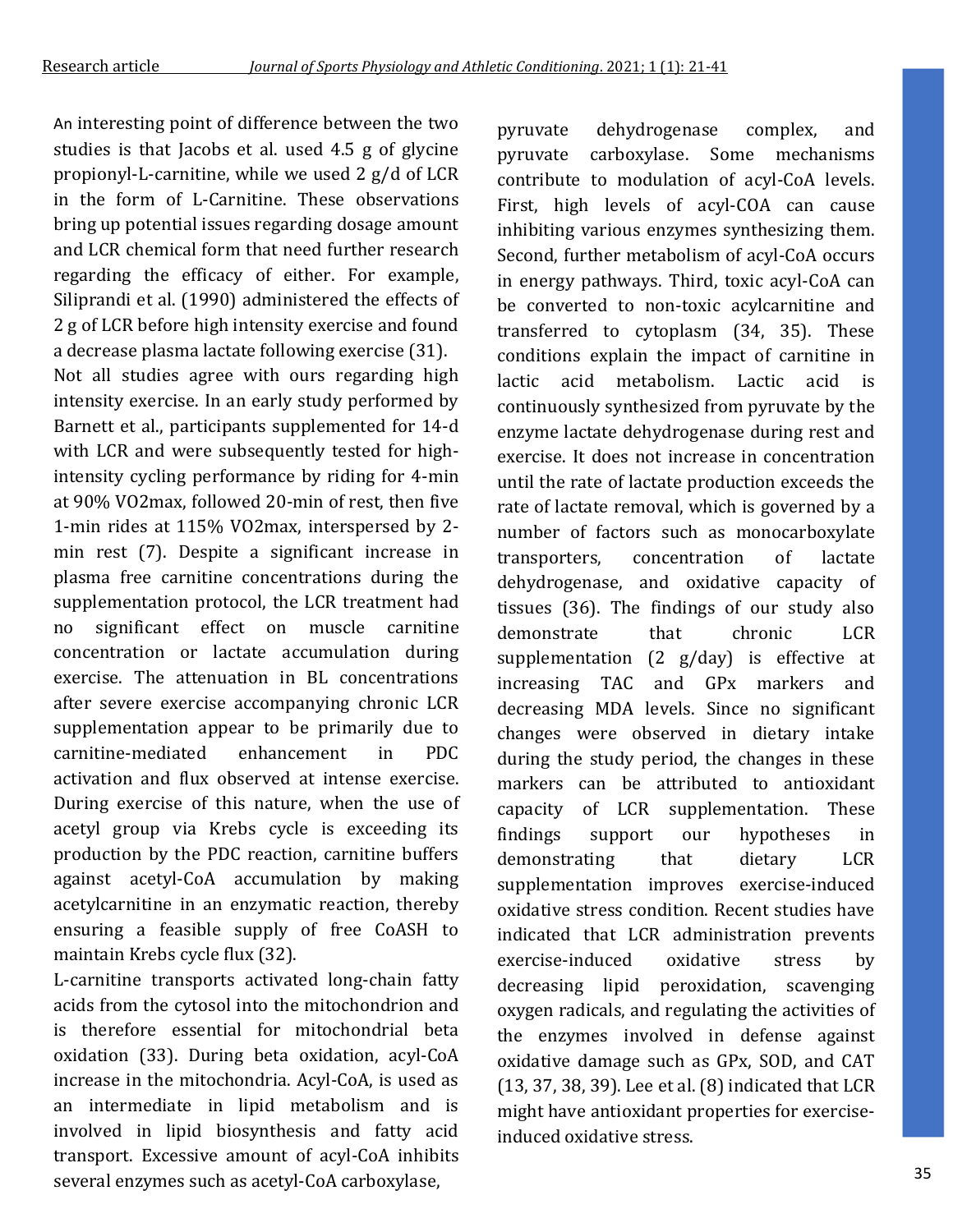After 3 wk of LCLT supplementation (2 g LCR per day), plasma MDA returned to resting values by 15 min post-exercise during LCLT, whereas MDA remained significantly elevated above pre-exercise throughout 24 h of recovery during PLA. Another study assessed the effect of 2 wk supplementation with LCR (2 g/day) on oxidative stress in active healthy young men. Results indicated that TAC increased and serum MDA decreased in LCR compared to PLA (38). Inflammatory reactions induce the production of reactive oxygen species (ROS) that regulates the expression of proinflammatory cytokines such as IL-1, IL-6 and TNF- $\alpha$ , and then activates nuclear transcription factor-κB (NF-κB) pathway (40, 41). NF-κB, as a transcriptional regulator of DNA, has a crucial role in the expression of more than 200 genes involved in immune and inflammatory responses (42, 43). Some studies identified exercise as a strong stimulus for NF-κB activation in response to both continuous and high-intensity intermittent exercise protocols (44, 45, 46). Studies have shown that supplementation with antioxidants such as LCR, glutathione, and astaxanthin may reduce the formation of ROS, resulting in inhibition of the NF-κB activating cascade (47, 48, 49, 50).

# **5. Conclusion**

A strength of our study is that it was performed over a nine-week period. The benefit to supplementing for this length of time helped to delineate treatment effects, where strength performance improved by wk-6; yet, longer periods of supplementation were necessary to observe an effect for Wingate test determinants

anaerobic performance. A limitation of our study is that we did not perform muscle biopsies, which would have provided better information regarding LCR supplementation within muscle tissue. Examining different dosages of LCR or similar compounds could also enhance our study and future research efforts. Our findings are further strengthened by the fact that we recruited participants with one year of training experiencing, thus minimizing any neurological training effects and enhancing the generalizability of our study to individuals engaged in resistance training across various sporting disciplines. Our results indicate that LCR supplementation at the dose of 2 g/day increases muscle strength, improves 30-sec anaerobic performance, decreases post-exercise BL levels, and attenuates exercise-induced oxidative stress markers in resistancetrained athletes, but is not associated with any change in body composition or hemodynamic parameters.

# **Acknowledgements**

The author acknowledges the subjects for their participation as well as colleagues at Kinesiology department of Tarbiat Modares University who helped with data collection.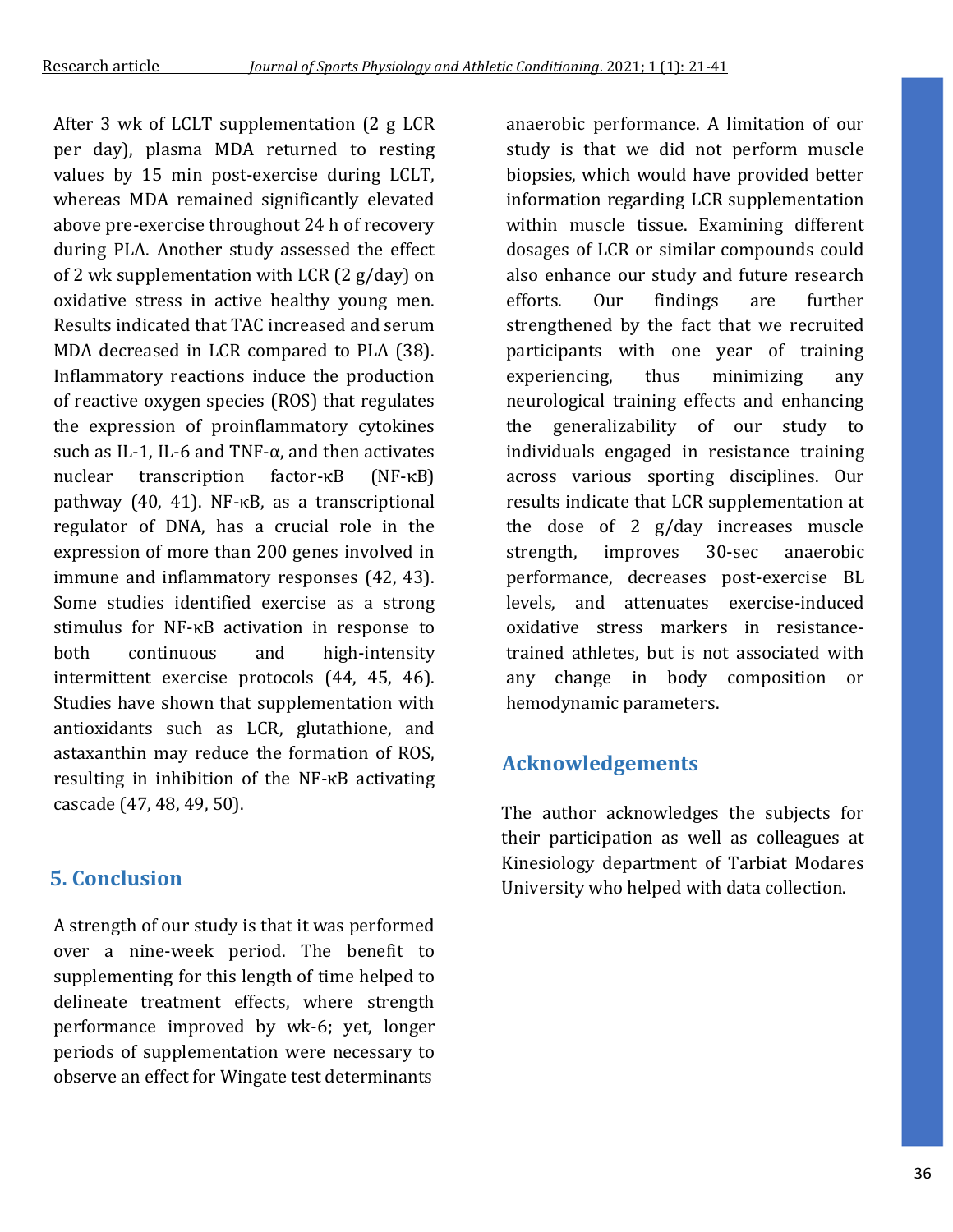### **Funding**

In this research, a sports pathology specialist, a nutrition consultant, a sports physiologist and several volunteer assistants collaborated without any financial assistance.

## **Compliance with ethical standards**

#### **Conflict of interest** None

**Ethical approval** the research was conducted with regard to the ethical principles Tarbiat Modares University.

**Informed consent** Informed consent was obtained from all participants.

### **Author contributions**

Conceptualization: E.F.; Methodology: E.F.; Software: E.F.; Validation: E.F.; Formal analysis: E.F.; Investigation: E.F.; Resources: E.F.; Data curation: E.F.; Writing - original draft: E.F.; Writing - review & editing: E.F.; Visualization: E.F.; Supervision: E.F.; Project administration: E.F.; Funding acquisition: E.F.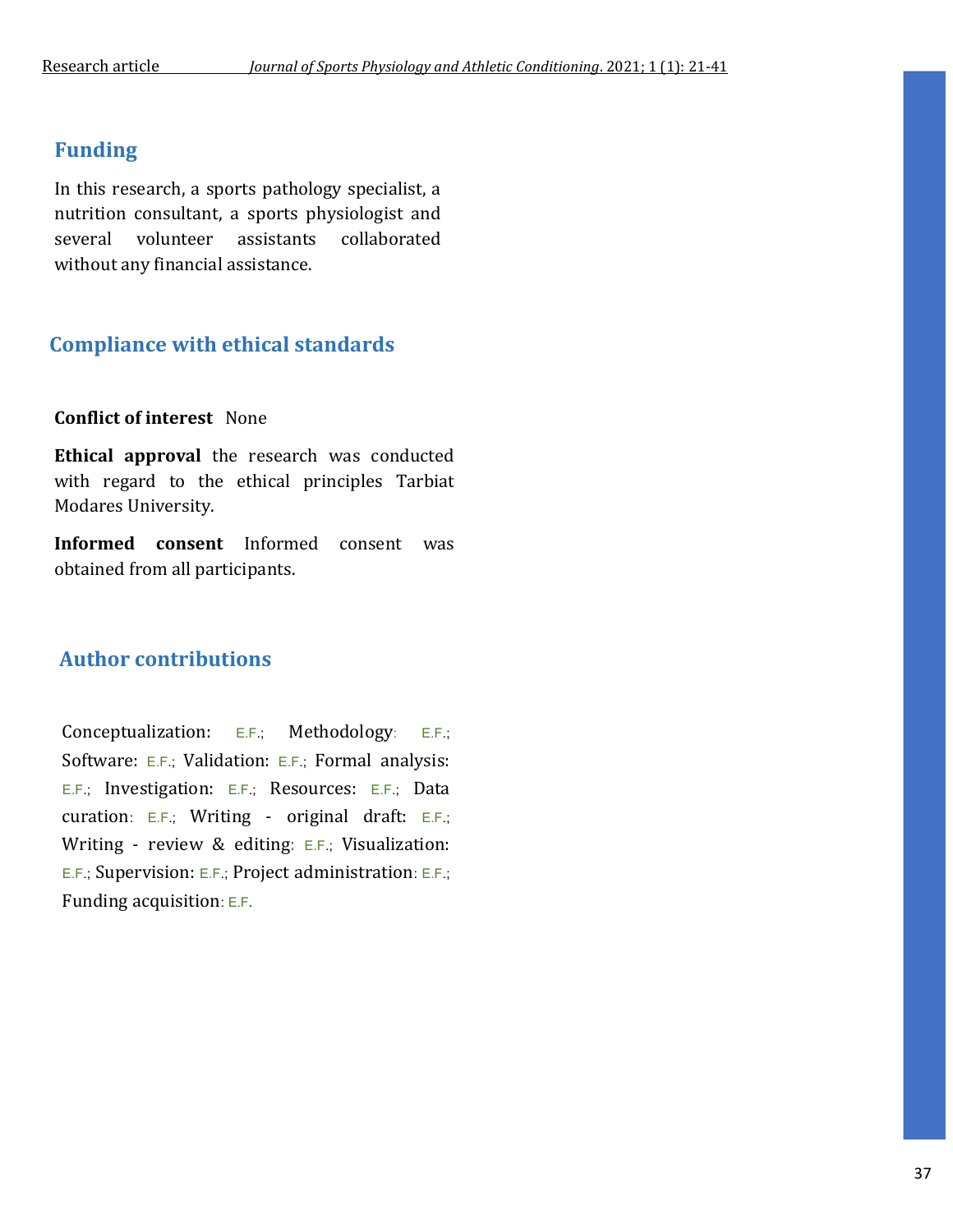## **References**

1. Karlic H, Lohninger A. Supplementation of L-carnitine in athletes: does it make sense? Nutrition. 2004 Jul-Aug;20(7-8):709-15. doi: 10.1016/j.nut.2004.04.003. PMID: 15212755.

2. Wall BT, Stephens FB, Constantin-Teodosiu D, Marimuthu K, Macdonald IA, Greenhaff PL. Chronic oral ingestion of L-carnitine and carbohydrate increases muscle carnitine content and alters muscle fuel metabolism during exercise in humans. J Physiol. 2011 Feb 15;589(Pt 4):963-73. doi: 10.1113/jphysiol.2010.201343. Epub 2011 Jan 4. PMID: 21224234; PMCID: PMC3060373.

3. Sahlin K. Metabolic factors in fatigue. Sports Med. 1992 Feb;13(2):99-107. doi: 10.2165/00007256- 199213020-00005. PMID: 1561513.

4. Jacobs PL, Goldstein ER, Blackburn W, Orem I, Hughes JJ. Glycine propionyl-L-carnitine produces enhanced anaerobic work capacity with reduced lactate accumulation in resistance trained males. J Int Soc Sports Nutr. 2009 Apr 2;6:9. doi: 10.1186/1550-2783- 6-9. PMID: 19341458; PMCID: PMC2674410.

5. Mitchell JB, Rogers MM, Basset JT, Hubing KA. Fatigue during high-intensity endurance exercise: the interaction between metabolic factors and thermal stress. J Strength Cond Res. 2014 Jul;28(7):1906-14. doi: 10.1519/JSC.0000000000000319. PMID: 24276293.

6. Sharma S, Black SM. CARNITINE HOMEOSTASIS, MITOCHONDRIAL FUNCTION, AND CARDIOVASCULAR DISEASE. Drug Discov Today Dis Mech. 2009;6(1- 4):e31-e39. doi: 10.1016/j.ddmec.2009.02.001. PMID: 20648231; PMCID: PMC2905823.

7. Barnett C, Costill DL, Vukovich MD, Cole KJ, Goodpaster BH, Trappe SW, Fink WJ. Effect of Lcarnitine supplementation on muscle and blood carnitine content and lactate accumulation during highintensity sprint cycling. Int J Sport Nutr. 1994 Sep;4(3):280-8. doi: 10.1123/ijsn.4.3.280. PMID: 7987362.

8. Lee BJ, Lin JS, Lin YC, Lin PT. Antiinflammatory effects of L-carnitine supplementation (1000 mg/d) in coronary artery disease patients. Nutrition. 2015 Mar;31(3):475-9. doi: 10.1016/j.nut.2014.10.001. Epub 2014 Oct 16. PMID: 25701337.

9. Gleeson M. Immune function in sport and exercise. J Appl Physiol (1985). 2007 Aug;103(2):693-9. doi: 10.1152/japplphysiol.00008.2007. Epub 2007 Feb 15. PMID: 17303714.

10. Starkie RL, Rolland J, Angus DJ, Anderson MJ, Febbraio MA. Circulating monocytes are not the source of elevations in plasma IL-6 and TNF-alpha levels after prolonged running. Am J Physiol Cell Physiol. 2001 Apr;280(4):C769-74. doi: 10.1152/ajpcell.2001.280.4.C769. PMID: 11245592.

11. McBride JM, Kraemer WJ, Triplett-McBride T, Sebastianelli W. Effect of resistance exercise on free radical production. Med Sci Sports Exerc. 1998 Jan;30(1):67-72. doi: 10.1097/00005768- 199801000-00010. PMID: 9475646.

12. Gleeson M, McFarlin B, Flynn M. Exercise and Tolllike receptors. Exerc Immunol Rev. 2006; 12:34-53. PMID: 17201071.

13. Atalay Guzel N, Erikoglu Orer G, Sezen Bircan F, Coskun Cevher S. Effects of acute L-carnitine supplementation on nitric oxide production and oxidative stress after exhaustive exercise in young soccer players. J Sports Med Phys Fitness. 2015 Jan-Feb;55(1-2):9-15. Epub 2014 Oct 7. PMID: 25289711.

14. Sachan DS, Hongu N, Johnsen M. Decreasing oxidative stress with choline and carnitine in women. J Am Coll Nutr. 2005 Jun;24(3):172-6. doi: 10.1080/07315724.2005.10719462. PMID: 15930482.

15. Volek JS, Kraemer WJ, Rubin MR, Gómez AL, Ratamess NA, Gaynor P. L-Carnitine L-tartrate supplementation favorably affects markers of recovery from exercise stress. Am J Physiol Endocrinol Metab. 2002 Feb;282(2):E474-82. doi: 10.1152/ajpendo.00277.2001. PMID: 11788381.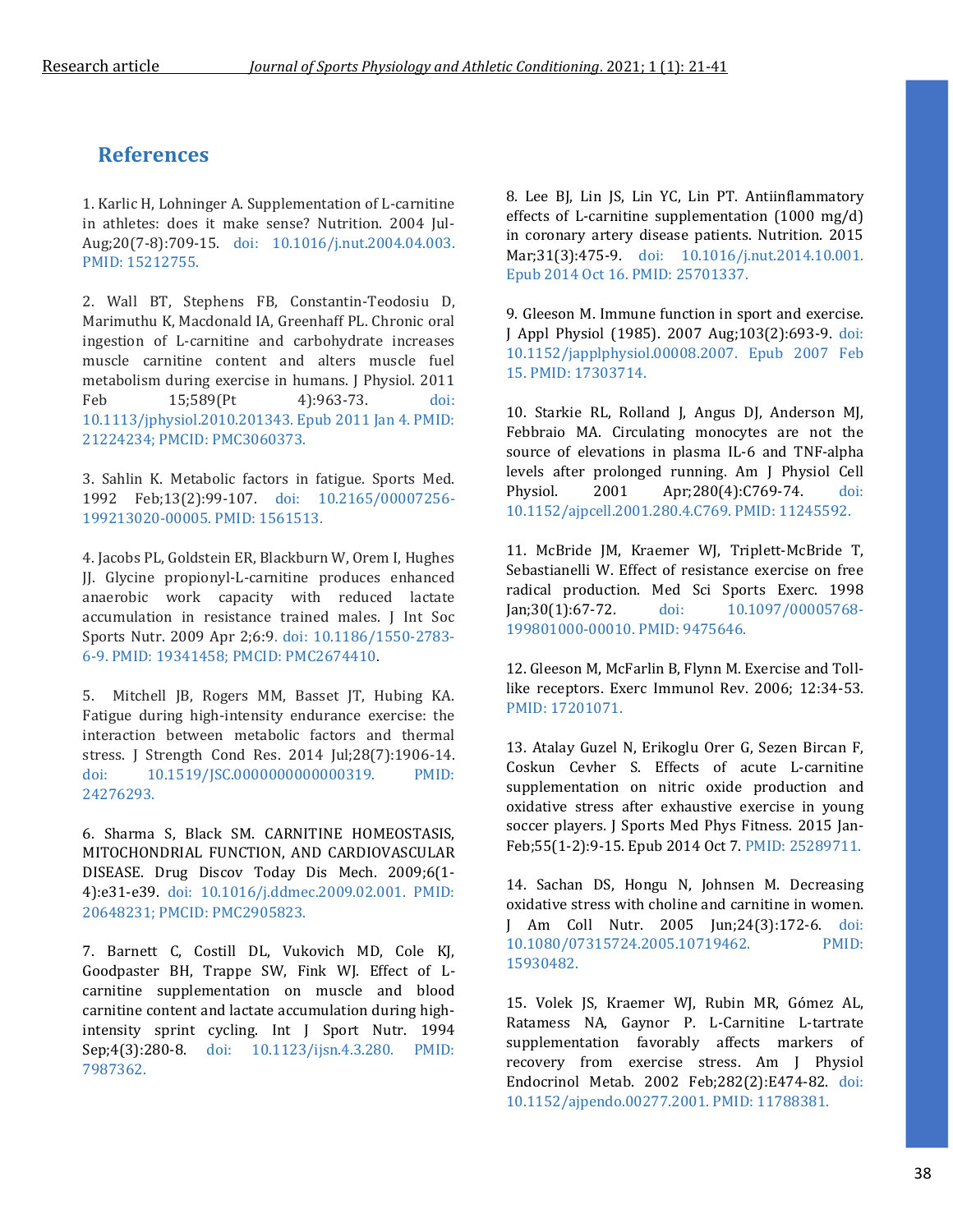16. Kraemer WJ, Volek JS, French DN, Rubin MR, Sharman MJ, Gómez AL, Ratamess NA, Newton RU, Jemiolo B, Craig BW, Häkkinen K. The effects of Lcarnitine L-tartrate supplementation on hormonal responses to resistance exercise and recovery. J Strength Cond Res. 2003 Aug;17(3):455-62. doi: 10.1519/1533-4287(2003)017<0455: teolls>2.0.co;2. PMID: 12930169.

17. Broad EM, Maughan RJ, Galloway SD. Carbohydrate, protein, and fat metabolism during exercise after oral carnitine supplementation in humans. Int J Sport Nutr Exerc Metab. 2008 Dec;18(6):567-84. doi: 10.1123/ijsnem.18.6.567. PMID: 19164828.

18. Spiering BA, Kraemer WJ, Hatfield DL, Vingren JL, Fragala MS, Ho JY, Thomas GA, Häkkinen K, Volek JS. Effects of L-carnitine L-tartrate supplementation on muscle oxygenation responses to resistance exercise. J Strength Cond Res. 2008 Jul;22(4):1130-5. doi: 10.1519/JSC.0b013e31817d48d9. PMID: 18545197.

19. Cribb PJ, Williams AD, Carey MF, Hayes A. The effect of whey isolate and resistance training on strength, body composition, and plasma glutamine. Int J Sport Nutr Exerc Metab. 2006 Oct;16(5):494-509. doi: 10.1123/ijsnem.16.5.494. PMID: 17240782.

20. Jagim, A.R., Oliver, J.M., Sanchez, A. et al. A buffered form of creatine does not promote greater changes in muscle creatine content, body composition, or training adaptations than creatine monohydrate. J Int Soc Sports Nutr 9, 43 (2012). <https://doi.org/10.1186/1550-2783-9-43>

21. Ferguson B. ACSM's Guidelines for Exercise Testing and Prescription 9th Ed. 2014. J Can Chiropr Assoc. 2014 Sep;58(3):328. PMCID: PMC4139760.

22. Kraemer WJ, Spiering BA, Volek JS, Ratamess NA, Sharman MJ, Rubin MR, French DN, Silvestre R, Hatfield DL, Van Heest JL, Vingren JL, Judelson DA, Deschenes MR, Maresh CM. Androgenic responses to resistance exercise: effects of feeding and Lcarnitine. Med Sci Sports Exerc. 2006 Jul;38(7):1288-96. doi: 10.1249/01.mss.0000227314.85728.35. Erratum in: Med Sci Sports Exerc. 2006 Oct;38(10):1861. PMID: 16826026.

23. Schmitz SM, Hofheins JE, Lemieux R. Nine weeks of supplementation with a multi-nutrient product augments gains in lean mass, strength, and muscular performance in resistance trained men. J Int Soc Sports Nutr. 2010 Dec 16;7:40. doi: 10.1186/1550-2783-7-40. PMID: 21162744; PMCID: PMC3016253.

24. Erel O. A novel automated direct measurement method for total antioxidant capacity using a new generation, more stable ABTS radical cation. Clin Biochem. 2004 Apr;37(4):277-85. doi: 10.1016/j.clinbiochem.2003.11.015. PMID: 15003729.

25. Vassalle C, Lubrano V, L'Abbate A, Clerico A. Determination of nitrite plus nitrate and malondialdehyde in human plasma: analytical performance and the effect of smoking and exercise. Clin Chem Lab Med. 2002 Aug;40(8):802- 9. doi: 10.1515/CCLM.2002.139. PMID: 12392309.

26. Bulucu F, Vural A, Aydin A, Sayal A. Oxidative stress status in adults with nephrotic syndrome. Clin Nephrol. 2000 Mar;53(3):169-73. PMID: 10749294.

27. Berzosa C, Cebrián I, Fuentes-Broto L, Gómez-Trullén E, Piedrafita E, Martínez-Ballarín E, López-Pingarrón L, Reiter RJ, García JJ. Acute exercise increases plasma total antioxidant status and antioxidant enzyme activities in untrained men. J Biomed Biotechnol. 2011; 2011:540458. doi: 10.1155/2011/540458. Epub 2011 Mar 9. PMID: 21436993; PMCID: PMC3062968.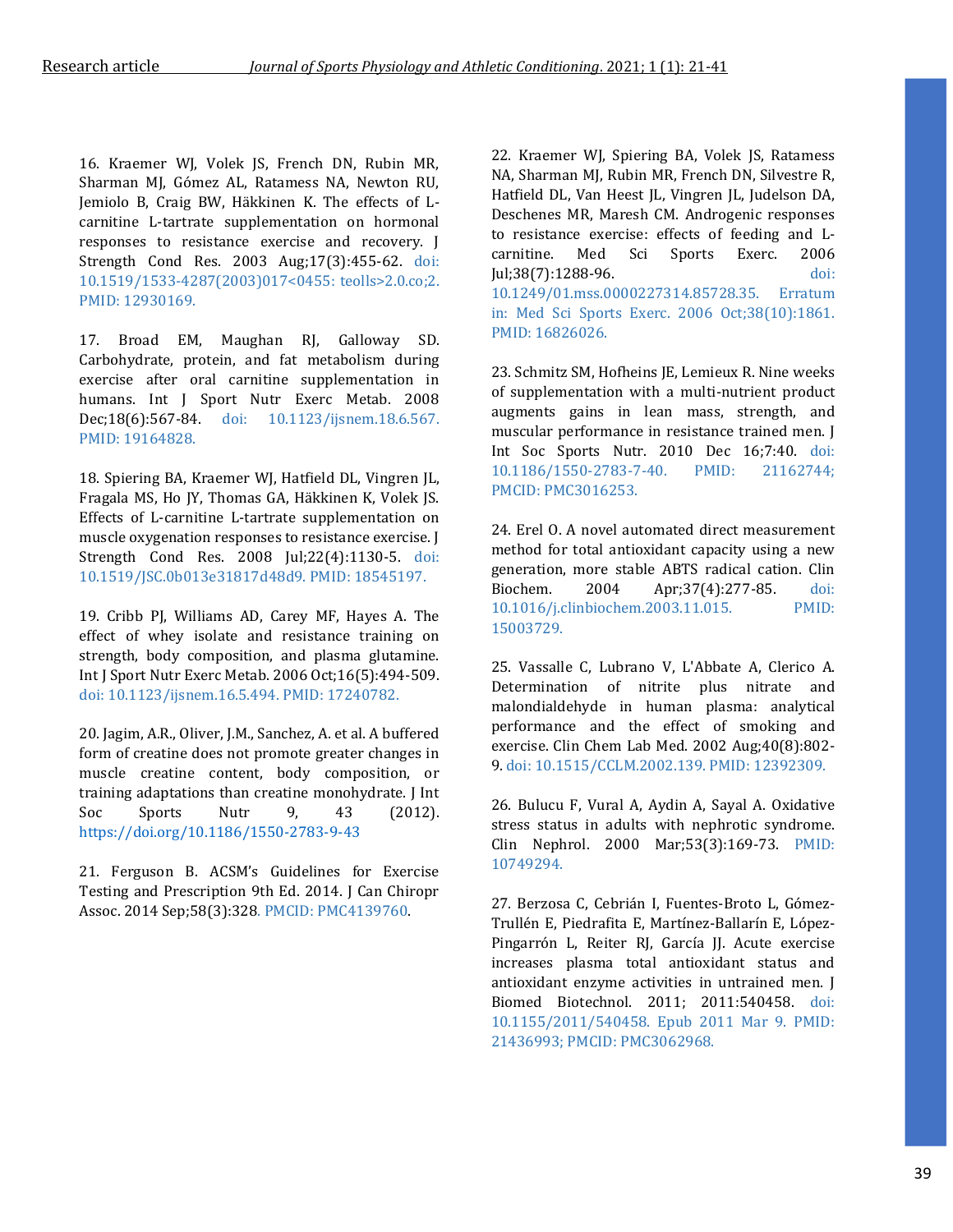28. Aebi H. Catalase in vitro. Methods Enzymol. 1984; 105:121-6. doi: 10.1016/s0076-6879(84)05016-3. PMID: 6727660.

29. Arican O, Aral M, Sasmaz S, Ciragil P. Serum levels of TNF-alpha, IFN-gamma, IL-6, IL-8, IL-12, IL-17, and IL-18 in patients with active psoriasis and correlation with disease severity. Mediators Inflamm. 2005 Oct 24;2005(5):273-9. doi: 10.1155/MI.2005.273. PMID: 16258194; PMCID: PMC1533889.

30. Vecchiet L, Di Lisa F, Pieralisi G, Ripari P, Menabò R, Giamberardino MA, Siliprandi N. Influence of L-carnitine administration on maximal physical exercise. Eur J Appl Physiol Occup Physiol. 1990;61(5-6):486-90. doi: 10.1007/BF00236072. PMID: 2127744.

31. Siliprandi N, Di Lisa F, Pieralisi G, Ripari P, Maccari F, Menabo R, Giamberardino MA, Vecchiet L. Metabolic changes induced by maximal exercise in human subjects following L-carnitine administration. Biochim Biophys Acta. 1990 Apr 23;1034(1):17-21. doi: 10.1016/0304- 4165(90)90147-o. PMID: 2328258.

32. Constantin-Teodosiu D, Carlin JI, Cederblad G, Harris RC, Hultman E. Acetyl group accumulation and pyruvate dehydrogenase activity in human muscle during incremental exercise. Acta Physiol Scand. 1991 Dec;143(4):367-72. doi: 10.1111/j.1748-1716. 1991.tb09247. x. PMID: 1815472.

33. Schooneman MG, Vaz FM, Houten SM, Soeters MR. Acylcarnitines: reflecting or inflicting insulin resistance? Diabetes. 2013 Jan;62(1):1-8. doi: 10.2337/db12-0466. PMID: 23258903; PMCID: PMC3526046.

34. Gönen MS, Kısakol G, Güngör K, and Kaya ODA. The Effect of L-Carnitine Treatment on Lactic Acid Levels in Normal Subjects and Patients with IGT. Turkish Journal of Endocrinology and Metabolism 1: 13-16, 2005. [https://www.turkjem.org/current-issue/the-effect-of-l](https://www.turkjem.org/current-issue/the-effect-of-l-carnitine-treatment-on-lactic-acid-levels-in-normal-subjects-and-patients-with-igt-14706)[carnitine-treatment-on-lactic-acid-levels-in-normal](https://www.turkjem.org/current-issue/the-effect-of-l-carnitine-treatment-on-lactic-acid-levels-in-normal-subjects-and-patients-with-igt-14706)[subjects-and-patients-with-igt-14706](https://www.turkjem.org/current-issue/the-effect-of-l-carnitine-treatment-on-lactic-acid-levels-in-normal-subjects-and-patients-with-igt-14706)

35. Stumpf DA, Parker WD Jr, Angelini C. Carnitine deficiency, organic acidemias, and Reye's syndrome. Neurology. 1985 Jul;35(7):1041-5. doi: 10.1212/wnl.35.7.1041. PMID: 3892364.

36. Williamson JR, Arrigoni-Martelli E. The roles of glucose-induced metabolic hypoxia and imbalances in carnitine metabolism in mediating diabetes-induced vascular dysfunction. Int J Clin Pharmacol Res. 1992;12(5- 6):247-52. PMID: 1301405.

37. Bloomer RJ, Tschume LC, Smith WA. Glycine propionyl-L-carnitine modulates lipid peroxidation and nitric oxide in human subjects. Int J Vitam Nutr Res. 2009 May;79(3):131-41. doi: 10.1024/0300- 9831.79.3.131. PMID: 20209464.

38. Lee BJ, Lin JS, Lin YC, Lin PT. Effects of L-carnitine supplementation on oxidative stress and antioxidant enzymes activities in patients with coronary artery disease: a randomized, placebo-controlled trial. Nutr J. 2014 Aug 4;13:79. doi: 10.1186/1475-2891-13-79. PMID: 25092108; PMCID: PMC4125592.

39. Síktar E, Ekinci D, Síktar E, Beydemir S, Gülçin I, Günay M. Protective role of L-carnitine supplementation against exhaustive exercise induced oxidative stress in rats. Eur J Pharmacol. 2011 Oct 15;668(3):407-13. doi: 10.1016/j.ejphar.2011.07.032. Epub 2011 Aug 5. PMID: 21839078.

40. Hakim J. Formes réactives de l'oxygène et inflammation [Reactive oxygen species and inflammation]. C R Seances Soc Biol Fil. 1993;187(3):286-95. French. PMID: 8019908.

41. Morgan MJ, Liu ZG. Crosstalk of reactive oxygen species and NF-κB signaling. Cell Res. 2011 Jan;21(1):103-15. doi: 10.1038/cr.2010.178. Epub 2010 Dec 28. PMID: 21187859; PMCID: PMC3193400.

42. Koc A, Ozkan T, Karabay AZ, Sunguroglu A, Aktan F. Effect of L-carnitine on the synthesis of nitric oxide in RAW 264·7 murine macrophage cell line. Cell Biochem Funct. 2011 Dec;29(8):679-85. doi: 10.1002/cbf.1807. Epub 2011 Oct 19. PMID: 22012571.

43. Setia S, Sanyal SN. Nuclear factor kappa B: a proinflammatory, transcription factor-mediated signalling pathway in lung carcinogenesis and its inhibition by nonsteroidal anti-inflammatory drugs. J Environ Pathol Toxicol Oncol. 2012;31(1):27-37. doi: 10.1615/jenvironpatholtoxicoloncol. v31.i1.40. PMID: 22591282.